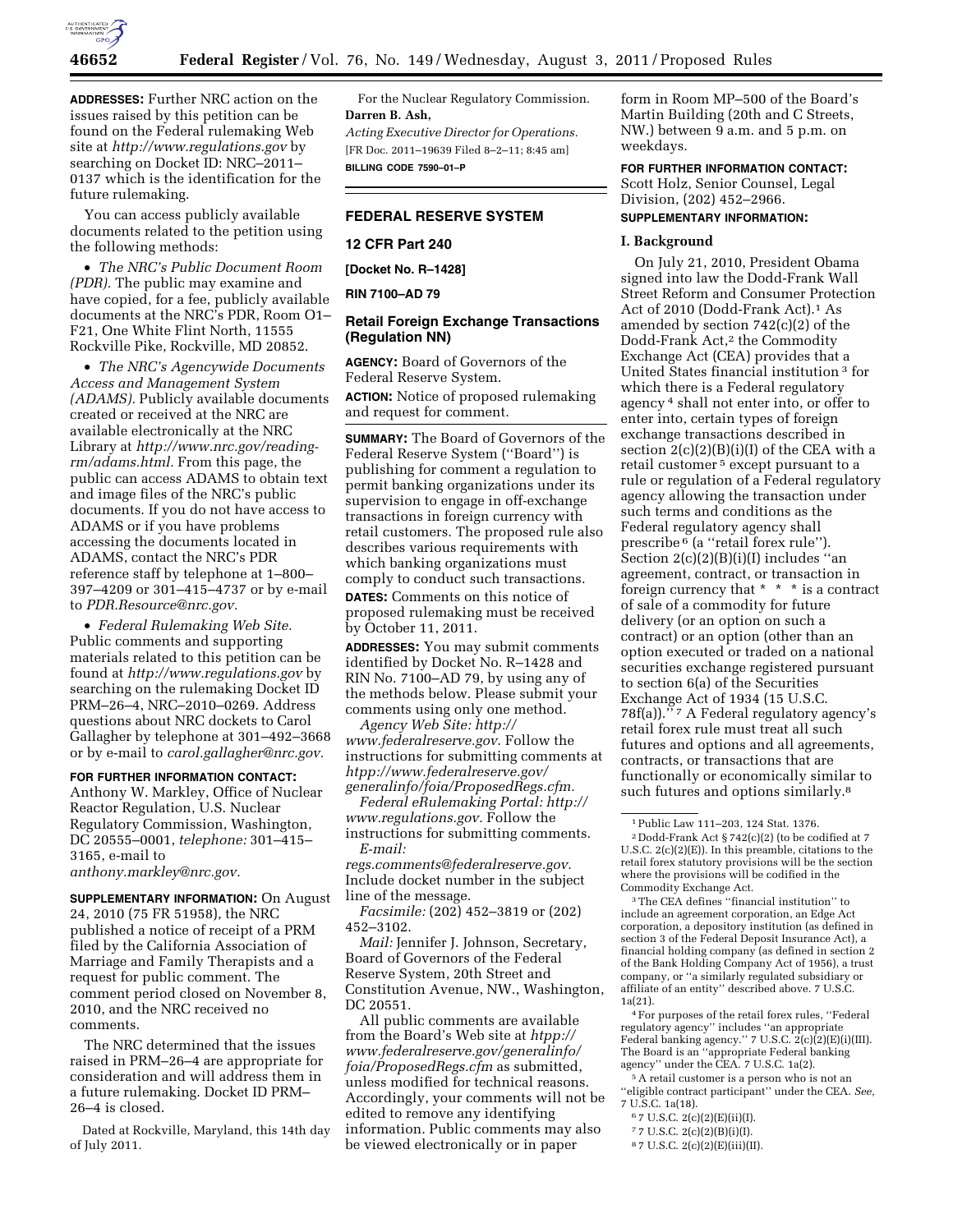Retail forex rules must prescribe appropriate requirements with respect to disclosure, recordkeeping, capital and margin, reporting, business conduct, and documentation requirements, and may include such other standards or requirements as the Federal regulatory agency determines to be necessary.9 This Dodd-Frank Act amendment to the CEA takes effect 360 days from the enactment of the Act.10 Therefore, as of July 16, 2011, state member banks, uninsured state-licensed branches of foreign banks, financial holding companies, bank holding companies, agreement corporations, and Edge Act corporations (collectively, banking institutions) may not engage in a retail forex transaction except pursuant to a retail forex rule issued by the Board.

On September 10, 2010, the Commodity Futures Trading Commission (CFTC) adopted a retail forex rule for persons subject to its jurisdiction.<sup>11</sup> After studying and considering the CFTC's retail forex rule, and being mindful of the desirability of issuing comparable rules, the Board is proposing to adopt a substantially similar rule for banking institutions wishing to engage in retail forex transactions. The Dodd-Frank Act does not require that retail forex rules be issued jointly, or on a coordinated basis, with any other Federal regulatory agency. The Federal banking agencies (the Board, Office of the Comptroller of the Currency (OCC), and Federal Deposit Insurance Corporation (FDIC)) have consulted with each other and generally agree on their respective approaches to regulating retail forex transactions. However, each banking agency is issuing separate rules.12

The retail forex rule proposed today provides for banking institutions to notify the Board before engaging in retail forex transactions. It would also require that such banking institutions generally be ''well-capitalized,'' and it would prohibit fraudulent transactions and unlawful representations in connection with this business. The rule would require customers be given a

<sup>12</sup>The OCC's proposed rule was published on April 22, 2011 (76 FR 22633); its final rule was published on July 14, 2011 (76 FR 41375). The FDIC's proposed rule was published on May 17, 2011 (76 FR 28358); its final rule was published on

standardized risk disclosure statement before engaging in retail forex transactions, along with a calculation of the number of profitable retail forex accounts maintained by the banking institution in the past year. The rule would impose customer margin requirements, and require confirmations and monthly statements be provided to the customer. Recordkeeping requirements are specified for the banking institution, along with certain trading and operational standards.

The Board's proposed retail forex rule is modeled on the CFTC's retail forex rule to promote consistent treatment of retail forex transactions regardless of whether a retail forex customer's dealer is a banking institution or a CFTC registrant. The proposal includes various changes that reflect differences between Board and CFTC supervisory regimes and differences between banking organizations and CFTC registrants. For example:

• The Board's proposed retail forex rule leverages the Board's existing comprehensive supervision of banking institutions. For example, the Board's proposed retail forex rule does not include registration requirements, because banking institutions are already subject to comprehensive supervision by the Board. Thus, instead of a registration requirement, banking institutions must provide 60 days notice to the Board to conduct a retail forex business.

• Because banking institutions are already subject to various capital and other supervisory requirements,13 the Board's proposed retail forex rule generally requires banking institutions wishing to engage in retail forex transactions to be ''well capitalized.''

• The proposed rule would require that the risk disclosure statement highlight that a retail forex transaction is not insured by the FDIC. The CFTC's regulations do not address FDIC insurance because no financial intermediaries under the CFTC's jurisdiction are insured depository institutions.

The Board has consulted with the OCC and FDIC in preparing its proposed retail forex regulation. Although the Board's proposed rule is substantially similar to the OCC's and FDIC's rules, there are some differences between the Board's proposal and the rules adopted by the other two bank regulatory agencies. For example:

• The Board's proposed rule would not prohibit a bank from exercising a right of set off, *i.e.,* applying a retail forex customer's losses or margin call

against other assets of the customer held by bank other than money or property given as margin. The OCC and FDIC have adopted rules to prohibit retail forex dealers under their supervision from exercising a right of set off and have further required that retail forex customer margin be held in a separate account that holds only retail forex margin. The Board is not proposing to require a separate retail forex margin account, but is requesting comment on whether these prohibitions would be appropriate.

• The Board's proposed rule would bar the use of mandatory pre-dispute arbitration agreements. The CFTC and the OCC have adopted rules that permit pre-dispute arbitration agreements, while the FDIC has adopted a prohibition similar to the one being proposed by the Board. The Board is requesting comment on whether such agreements should be permitted.

# **II. Section-by-Section Description of the Rule**

While many sections contain questions for commenters, the Board invites comments on all aspects of the proposed rule.

# *Section 240.1—Authority, Purpose, and Scope*

This section authorizes a banking institution to conduct retail forex transactions.

The Board notes that some state member banks may also engage in retail forex transactions through their foreign branches. The CEA does not clearly define whether foreign branches or subsidiaries of state member banks and foreign subsidiaries of bank holding companies and financial holding companies may be considered United States financial institutions that can be included in the scope of this proposed rule. The proposed retail forex rule would define the term ''banking institution'' to include entities organized under the laws of the United States or under the laws of any U.S. state, and any branch or office of that entity, wherever located. After receiving comments on their proposed rules, the OCC and FDIC have adopted retail forex rules that exempt foreign branches of national and state nonmember banks when they engage in retail forex transactions with non-U.S. customers. This allows foreign branches dealing with non-U.S. customers to apply only those disclosure, recordkeeping, capital, margin, reporting, business conduct, documentation and other requirements of foreign law applicable to the branch, while affording U.S. customers the protections of a retail forex regulation

<sup>9</sup> 7 U.S.C. 2(c)(2)(E)(iii)(I).

<sup>10</sup>*See* Dodd-Frank Act § 754.

<sup>11</sup>*Regulation of Off-Exchange Retail Foreign Exchange Transactions and Intermediaries,* 75 FR 55409 (Sept. 10, 2010) (Final CFTC Retail Forex Rule). The CFTC proposed these rules prior to the enactment of the Dodd-Frank Act. *Regulation of Off-Exchange Retail Foreign Exchange Transactions and Intermediaries,* 75 FR 3281 (Jan. 20, 2010) (Proposed CFTC Retail Forex Rule).

<sup>&</sup>lt;sup>13</sup> See, e.g., 12 CFR parts 208, 211, and 225.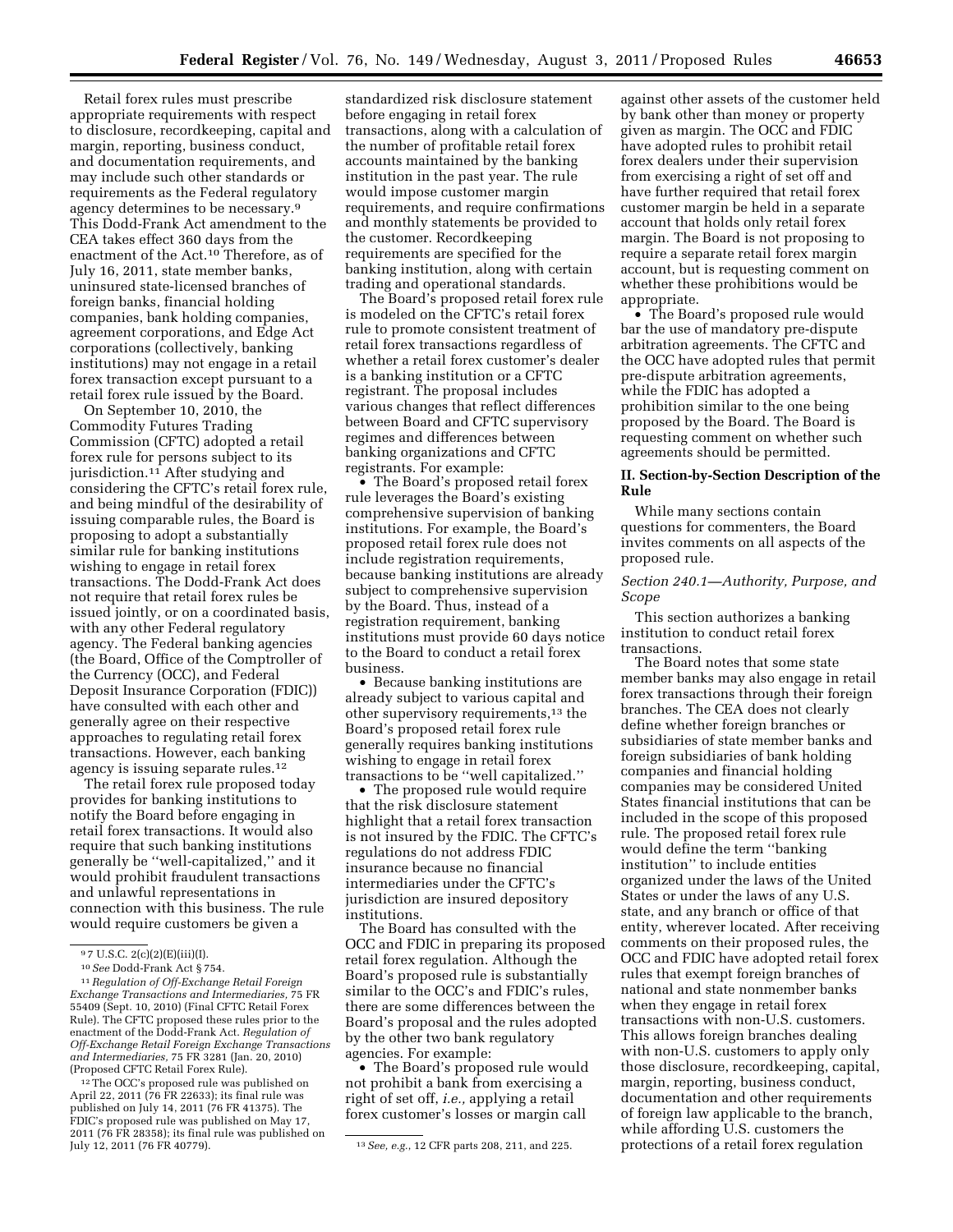adopted pursuant to the Dodd-Frank Act. The Board is proposing to adopt this exemption as well. The Board's proposed rule would also include U.S. subsidiaries of banking institutions, except for those for which there is another federal regulatory agency authorized to prescribe rules or regulations under section  $2(c)(2)(E)$  of the CEA.14 The term ''banking institution'' would not include entities organized under the laws of a foreign country. Therefore, foreign branches of state member banks, as well as foreign offices of U.S. bank holding companies and financial holding companies would be subject to the proposed rule when dealing with U.S. customers. Subsidiaries of a banking institution that are organized under foreign law would not be covered regardless of the customer's nationality.

*Question II.1.1:* The Board requests comment on whether this rule should apply to foreign branches of state member banks, or bank holding companies and financial holding companies conducting retail forex transactions abroad through entities organized under the laws of the United States, and whether this rule should apply to transactions with U.S. or foreign customers.

### *Section 240.2—Definitions*

This section proposes definitions of terms specific to retail forex transactions and to the regulatory requirements that apply to retail forex transactions.

The definition of ''retail forex transaction'' generally includes the following transactions in foreign currency between a banking institution and a person that is not an eligible contract participant: 15 (i) A future or option on such a future; 16 (ii) options not traded on a registered national securities exchange; <sup>17</sup> and (iii) certain leveraged or margined transactions. This definition has several important features.

First, certain transactions in foreign currency are not ''retail forex transactions,'' and therefore are not subject to the prohibition in section 742(c)(2) of the Dodd-Frank Act. For example, a ''spot'' forex transaction where one currency is bought for another and the two currencies are exchanged within two days is not a "future" and would not meet the definition of a ''retail forex transaction,'' since actual delivery occurs as soon as

practicable.18 Similarly, a ''retail forex transaction'' does not include a forward contract with a commercial entity that creates an enforceable obligation to make or take delivery, provided the commercial counterparty has the ability to make delivery and accept delivery in connection with its line of business.19 In addition, ''retail forex transaction'' does not include an ''identified banking product'' or a part of an ''identified banking product,'' as defined in section 401(b) of the Legal Certainty for Bank Product Act of 2000.20 Finally, the definition does not include transactions executed on an exchange or designated contract market.

Second, the proposal would cover rolling spot forex transactions (so-called *Zelener* 21 contracts), including without limitation such transactions traded on the Internet, through a mobile phone, or on an electronic platform. A rolling spot forex transaction normally requires delivery of currency within two days, like spot transactions. However, in practice, these contracts are indefinitely renewed every other day and no currency is actually delivered until one party affirmatively closes out the position.22 Therefore, the contracts are

19*See generally, CFTC* v. *Int'l Fin. Servs. (New York), Inc.,* 323 F. Supp. 2d 482, 495 (S.D.N.Y. 2004) (distinguishing between forward contracts in foreign exchange and foreign exchange futures contracts); *see also* William L. Stein, *The Exchange-Trading Requirement of the Commodity Exchange Act,* 41 Vand. L. Rev. 473, 491 (1988). In contrast to forward contracts, futures contracts generally include several or all of the following characteristics: (i) Standardized nonnegotiable terms (other than price and quantity); (ii) parties are required to deposit initial margin to secure their obligations under the contract; (iii) parties are obligated and entitled to pay or receive variation margin in the amount of gain or loss on the position periodically over the period the contract is outstanding; (iv) purchasers and sellers are permitted to close out their positions by selling or purchasing offsetting contracts; and (v) settlement may be provided for by either (a) Cash payment through a clearing entity that acts as the counterparty to both sides of the contract without delivery of the underlying commodity; or (b) physical delivery of the underlying commodity. See, Edward F. Greene *et al., U.S. Regulation of International Securities and Derivatives Markets*  § 14.08[2] (8th ed. 2006).

21*CFTC* v. *Zelener,* 373 F.3d 861 (7th Cir. 2004); *se*e also *CFTC* v. *Erskine,* 512 F.3rd 309 (6th Cir. 2008).

22For example, in *Zelener,* the retail forex dealer retained the right, at the date of delivery of the currency to deliver the currency, roll the transaction over, or offset all or a portion of the transaction with another open position held by the

economically more like futures than spot contracts, although some courts have held them to be spot contracts in form.23 For this reason, the proposal regulates these rolling spot forex transactions as retail forex transactions when conducted with a person that is not an eligible contract participant.

This section defines several terms by reference to the CEA, including ''eligible contract participant.'' Foreign currency transactions with eligible contract participants are not considered retail forex transactions and are therefore not subject to this rule. The proposed definition covers a variety of financial entities, governmental entities, certain businesses, and individuals that meet certain investment thresholds.24

*Question II.2.2:* Does the Commodity Exchange Act's definition of ''eligible contract participant'' appropriately capture who is not a retail customer for purposes of this proposed rule? Should the Board expand the definition of retail forex customer to include persons who are eligible contract participants? If so, which eligible contract participants should be considered retail forex customers?

## *Section 240.3—Prohibited Transactions*

This section prohibits a banking institution and its related persons from

<sup>24</sup> The term "eligible contract participant" is defined at 7 U.S.C. 1a(18), and for purposes most relevant to this proposed rule generally includes:

(a) A corporation, partnership, proprietorship, organization, trust, or other entity—

(1) That has total assets exceeding \$10,000,000; (2) The obligations of which under an agreement, contract, or transaction are guaranteed or otherwise supported by a letter of credit or keepwell, support, or other agreement by certain other eligible contract participants; or

(3) That—

(i) Has a net worth exceeding \$1,000,000; and (ii) Enters into an agreement, contract, or transaction in connection with the conduct of the entity's business or to manage the risk associated with an asset or liability owned or incurred or reasonably likely to be owned or incurred by the entity in the conduct of the entity's business;

(b) Subject to certain exclusions,

(1) A governmental entity (including the United States, a State, or a foreign government) or political subdivision of a governmental entity;

(2) A multinational or supranational

governmental entity; or

(3) An instrumentality, agency or department of an entity described in  $(b)(1)$  or  $(2)$ ; and

(c) An individual who has amounts invested on a discretionary basis, the aggregate of which is in excess of—

(1) \$10,000,000; or

<sup>14</sup> 7 U.S.C. 2(c)(2)(E).

<sup>15</sup>The definition of ''eligible contract participant'' is found in section 1a(18) of the CEA and is discussed below.

<sup>16</sup> 7 U.S.C. 2(c)(2)(B)(i)(I).

<sup>17</sup> 7 U.S.C. 2(c)(2)(B)(i)(I).

<sup>18</sup>*See generally, CFTC* v. *Int'l Fin. Servs. (New York), Inc.,* 323 F. Supp. 2d 482, 495 (S.D.N.Y. 2004) (distinguishing between foreign exchange futures contracts and spot contracts in foreign exchange, and noting that foreign currency trades settled within two days are ordinarily spot transactions rather than futures contracts); *see also Bank Brussels Lambert* v. *Intermetals Corp.,* 779 F. Supp. 741, 748 (S.D.N.Y. 1991).

<sup>20</sup> 7 U.S.C. 27(b).

customer. *See CFTC* v. *Zelener,* 373 F.3d 861, 869

<sup>(7</sup>th Cir. 2004). 23*See, e.g., CFTC* v. *Erskine,* 512 F.3d 309, 326 (6th Cir. 2008); *CFTC* v. *Zelener,* 373 F.3d 861, 869

<sup>(2) \$5,000,000</sup> and who enters into the agreement, contract, or transaction in order to manage the risk associated with an asset owned or liability incurred, or reasonably likely to be owned or incurred, by the individual.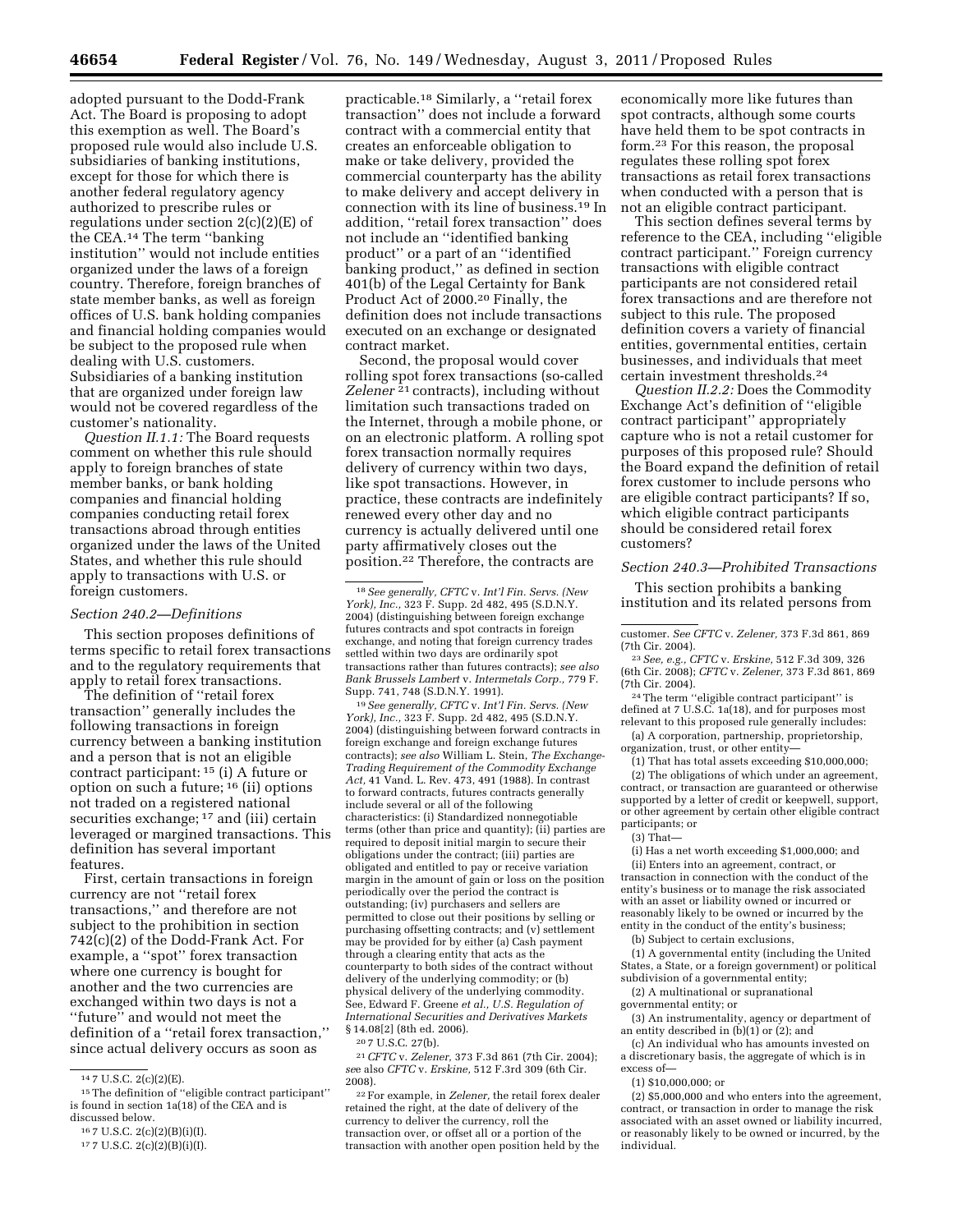engaging in fraudulent conduct in connection with retail forex transactions. This section also addresses potential conflicts of interest by prohibiting a banking institution from acting as a counterparty to a retail forex transaction if the banking institution or its affiliate exercises discretion over the customer's retail forex account.

This section uses wording that is somewhat different from that used by the CFTC, OCC and FDIC. First, the Board's proposal prohibits a banking institution from defrauding or attempting to defraud a person, while the other regulators use the phrase ''cheat or defraud or attempt to cheat or defraud a person.'' The Board believes that ''cheat'' is synonymous with ''defraud'' and has used only the term ''defraud'' in the proposed rule. Second, the Board's proposal would prohibit a banking institution from ''knowingly'' making a false report or deceiving a person, while the other regulators prohibit their retail forex dealers from ''willfully'' engaging in these activities. The Board believes that ''knowingly'' sets a more appropriate standard of proof.

*Question II.3.1:* Does the prohibition on ''cheating'' in other retail forex rules add protections not contained in the Board's proposal? Does the use of ''knowingly'' instead of ''willfully'' set the appropriate standard to protect retail forex customers?

# *Section 240.4—Notification*

This section requires a banking institution to notify the Board prior to engaging in a retail forex business. This notice would include information on customer due diligence (including credit evaluations, customer appropriateness, and ''know your customer'' documentation); new product approvals; haircuts for noncash margin; and conflicts of interest. In addition, the banking institution must certify that it has adequate written policies, procedures, and risk measurement and management systems and controls to engage in a retail forex business in a safe and sound manner and in compliance with the requirements of the Board's retail forex rule. Once a banking institution has notified the Board pursuant to this provision, the Board will have sixty days to seek additional information or object to the notification in writing, or the notification will be deemed effective. If the Board asks for additional information, the notice will become effective sixty days after all the information requested is received by the Board, unless the Board objects in writing.

Banking institutions engaged in retail forex transactions as of the effective date of this rule who promptly notify the Board will have six months, or a longer period provided by the Board, to bring their operations into conformance with the rule. Under this rule, a banking institution that notifies the Board within 30 days of the effective date of the final retail forex rule, subject to an extension by the Board, and submits the information requested by the Board thereafter will be deemed to be operating its retail forex business pursuant to a rule or regulation of a Federal regulatory agency, as required under the Commodity Exchange Act, for such period.25

A banking institution need not join a futures self-regulatory organization as a condition of conducting a retail forex business.

# *Section 240.5—Application and Closing Out of Offsetting Long and Short Positions*

This section requires a banking institution to close out offsetting long and short positions in a retail forex account. The banking institution would have to offset such positions regardless of whether the customer has instructed otherwise. The CFTC concluded that ''keeping open long and short positions in a retail forex customer's account removes the opportunity for the customer to profit on the transactions, increases the fees paid by the customer and invites abuse.'' 26 Under the proposal, a banking institution may offset retail forex transactions as instructed by the retail forex customer or the customer's agent (other than the banking institution itself).

### *Section 240.6—Disclosure*

This section requires a banking institution to provide retail forex customers with a risk disclosure statement similar to the one required by the CFTC's retail forex rule, but tailored to address certain unique characteristics of retail forex in banking institutions. The prescribed risk disclosure statement would describe the risks associated with retail forex transactions. The disclosure statement would make clear that a banking institution that wishes to use the right of set off to collect margin for or cover losses arising out of retail forex transactions must include this right in the risk disclosure statement and obtain separate written acknowledgement (See discussion of set-off below in section 240.9).

In its retail forex rule, the CFTC requires its registrants to disclose to retail customers the percentage of retail forex accounts that earned a profit, and the percentage of such accounts that experienced a loss, during each of the most recent four calendar quarters.<sup>27</sup> The CFTC initially explained that ''the vast majority of retail customers who enter these transactions do so solely for speculative purposes, and that relatively few of these participants trade profitably.'' 28 In its final rule, the CFTC found this requirement appropriate to protect retail customers from ''inherent conflicts embedded in the operations of the retail over-the-counter forex industry.'' 29 The Board's proposed rule requires this disclosure; however, the Board invites comments regarding this approach.

*Question II.6.1:* Does this disclosure provide meaningful information to retail customers of banking institutions? Would alternative disclosures more effectively accomplish the objectives of the disclosure?

Similarly, the CFTC's retail forex rule requires a disclosure that states that the dealer makes money on such trades, in addition to any fees, commissions, or spreads, even when a retail customer loses money trading.<sup>30</sup> The proposed rule includes this disclosure requirement.

*Question II.6.2:* Does this disclosure provide meaningful information to retail customers of banking institutions? Would alternative disclosures more effectively accomplish the objectives of the disclosure?

As proposed, the risk disclosure must be provided as a separate document.

*Question II.6.3:* Should banking institutions be allowed to combine the retail forex risk disclosure with other disclosures that banking institutions make to their customers? Or would combining disclosures diminish the impact of the retail forex disclosure?

*Question II.6.4:* Should the rule require disclosure of the fees the banking institution charges retail forex customers for retail forex transactions? What fees do banking institutions currently charge retail forex customers for retail forex transactions? Are there other costs to retail forex customers of engaging in retail forex transactions that banking institutions should disclose? If so, what are these costs?

<sup>25</sup> 7 U.S.C. 2(c)(2)(E)(ii)(I).

 $^{\rm 26}$  Proposed CFTC Retail Forex Rule, 75 FR at 3287 n.54.

<sup>27</sup> 17 CFR 5.5(e)(1).

<sup>28</sup>Proposed CFTC Retail Forex Rule, 75 FR at 3289.

<sup>29</sup>Final CFTC Retail Forex Rule, 75 FR at 55412. 30 17 CFR 5.5(b).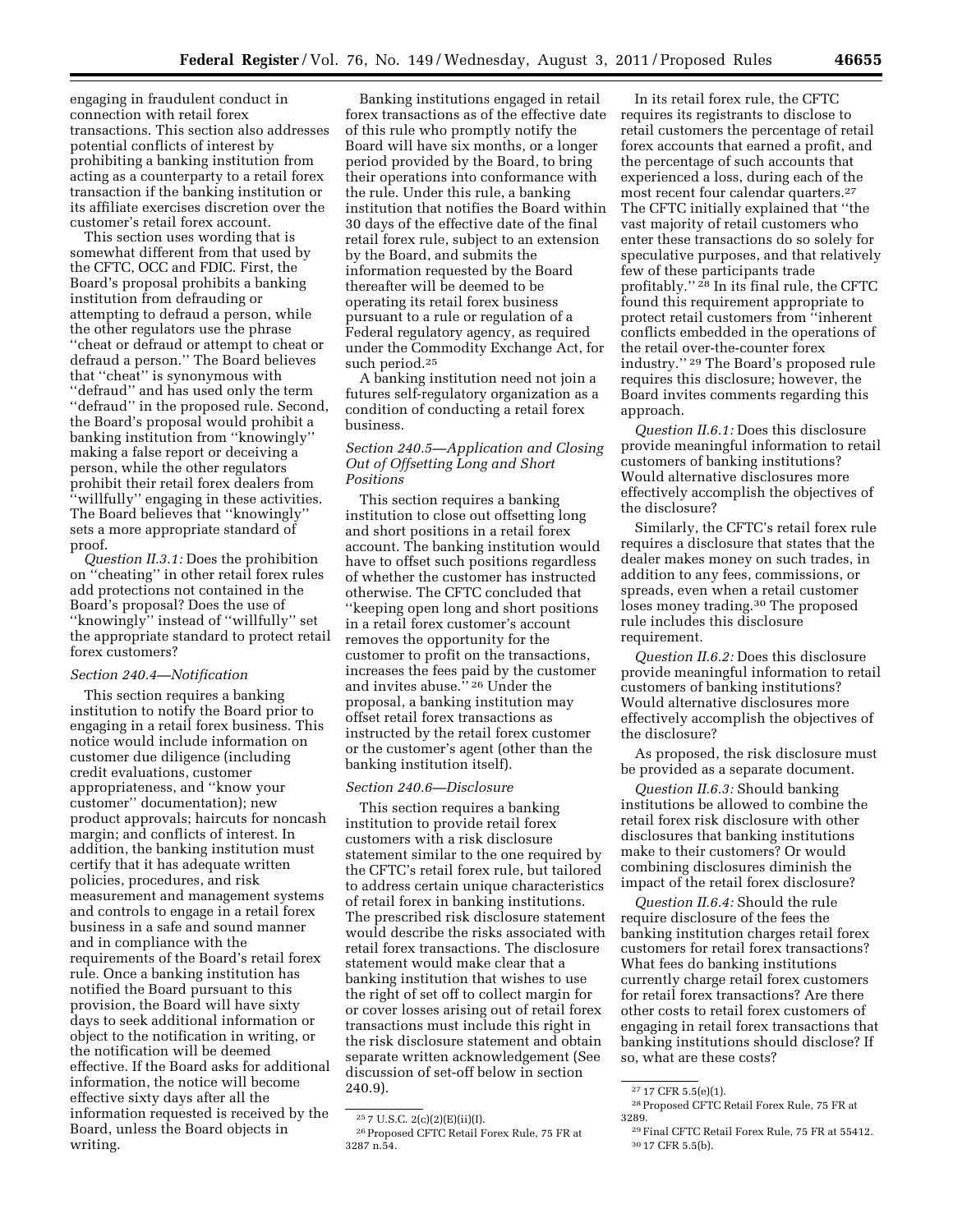### *Section 240.7—Recordkeeping*

This section specifies which documents and records a banking institution engaged in retail forex transactions must retain for examination by the Board. Banking institutions are required to maintain retail forex account records, financial ledgers, transactions records, daily records, order tickets, and records showing allocations and noncash margin, as well as records relating to possible violations of law. This section also prescribes document maintenance standards, including the manner and length of maintenance. Finally, this section requires banking institutions to record and maintain transaction records and make them available to customers.

#### *Section 240.8—Capital Requirements*

This proposal does not amend the Board's regulations regarding capital. This section generally requires that a banking institution that offers or enters into retail forex transactions must be ''well capitalized'' as defined in the Board's Regulations H or  $Y^{31}$  or the banking institution must obtain an exemption from the Board. An uninsured state-licensed U.S. branch or agency of a foreign bank must apply the capital rules that are made applicable to it pursuant to section 225.2(r)(3) of the Board's Regulation Y.32 An Edge corporation or agreement corporation must comply with the capital adequacy guidelines that are made applicable to an Edge corporation engaged in banking pursuant to section 211.12(c)(2) of the Board's Regulation K.33

In addition, a banking institution must continue to hold capital against retail forex transactions as provided in the Board's regulations.

## *Section 240.9—Margin Requirements*

Paragraph (a) requires a banking institution that engages in retail forex transactions, in advance of any such transaction, to collect from the retail forex customer margin equal to at least two percent of the notional value of the retail forex transaction if the transaction is in a major currency pair, and at least five percent of the notional value of the retail forex transaction otherwise. These margin requirements are identical to the requirements imposed by the CFTC's retail forex rule. A major currency pair is a currency pair with two major currencies. Under the proposal, the major currencies would be the U.S. Dollar (USD), Canadian Dollar (CAD), Euro (EUR), United Kingdom Pound

(GBP), Japanese Yen (JPY), Swiss franc (CHF), New Zealand Dollar (NZD), Australian Dollar (AUD), Swedish Kronor (SEK), Danish Kroner (DKK), and Norwegian Krone (NOK),<sup>34</sup> or any other currency as determined by the Board.

*Question II.9.1:* The Board requests comment on whether this list of major currencies is appropriate and how the Board should identify a major currency or major currency pair.

Prior to the CFTC's rule, non-bank dealers routinely permitted customers to trade with 1 percent margin (leverage of 100:1) and sometimes with as little as 0.25 percent margin (leverage of 400:1). When the CFTC proposed its retail forex rule in January 2010, it proposed a margin requirement of 10 percent (leverage of 10:1). In response to comments, the CFTC reduced the required margin in the final rule to 2 percent (leverage of 50:1) for trades involving major currencies and 5 percent (leverage of 20:1) for trades involving non-major currencies.

*Question II.9.2:* The Board's proposed rule would adopt the margin requirements adopted in final by the CFTC. The Board invites comments on whether the requirements should be adjusted and if so, how.

Paragraph (b) specifies the acceptable forms of margin that customers may post. Under the proposal, banking institutions must establish policies and procedures providing for haircuts for noncash margin collected from customers and must review these haircuts annually. It may be prudent for banking institutions to review and modify the size of the haircuts more frequently.

*Question II.9.3:* Should the Board specify haircuts for noncash margin posted for retail forex transactions? If so, how should those haircuts be determined?

Paragraph (c) requires a banking institution to collect additional margin from the customer or to liquidate the customer's position if the amount of margin held by the banking institution fails to meet the requirements of paragraph (a). The proposed rule requires the banking institution to mark the customer's open retail forex positions and the value of the customer's margin to the market daily to ensure that a retail forex customer does

not accumulate substantial losses not covered by margin.

*Question II.9.4:* How frequently do banking institutions currently mark retail forex customers' open retail forex positions and the value of the customers' margin to the market? Should the rule require marking customer positions and margin to the market daily, or would more frequent marks be more appropriate in light of the speed at which currency markets move? What is the most frequent mark to market requirement that is practical in light of the characteristics of the forex markets and the assets that retail forex customers may pledge as margin for retail forex transaction?

The retail forex regulations adopted by the OCC and FDIC both prohibit setoff, i.e., the bank forex dealer would be prohibited from applying a retail forex customer's losses against any asset or liability of the retail forex customer other than money or property given as margin. Banks generally have broad rights to set off mutual debts to cover customer obligations. It is not clear that limiting a bank's right of set-off in these particular transactions would provide appropriate incentives for retail forex customers.

*Question II.9.5:* Would limiting the right of set-off encourage a retail customer to take on more risk in forex transactions, because the customer's other assets would be protected against losses from the forex transactions? Does allowing a banking institution to exercise its right of set-off with regard to retail forex transactions strike the appropriate balance of incentives and protections for retail customers?

In order to effectuate the prohibition against a bank retail forex dealer exercising a right of set-off, the OCC and FDIC require that each customer's retail forex transaction margin be held in a separate account that holds only that customer's retail forex transaction margin. The Board is not proposing to require the use of a separate margin account, as it is not proposing to prohibit a banking institution from exercising a right of set-off.

### *Section 240.10—Required Reporting to Customers*

This section requires a banking institution engaging in retail forex transactions to provide each retail forex customer confirmations and monthly statements, and describes the information to be included.

*Question II.10.1:* The Board requests comment on whether this section provides for statements that would be meaningful and useful to retail customers, or whether, in light of the

<sup>31</sup> 12 CFR 208.43 and 12 CFR 225.2(r).

<sup>32</sup> 12 CFR 225.2(r)(3).

<sup>33</sup> 12 CFR 211.12(c)(2).

<sup>34</sup>*See* National Futures Association, *Forex Transaction: A Regulatory Guide* 17 (Feb. 2011); New York Federal Reserve Bank, *Survey of North American Foreign Exchange Volume* tbl. 3e (Jan. 2011); Bank for International Settlements, *Report on Global Foreign Exchange Market Activity in 2010* at 15 tbl. B.6 (Dec. 2010).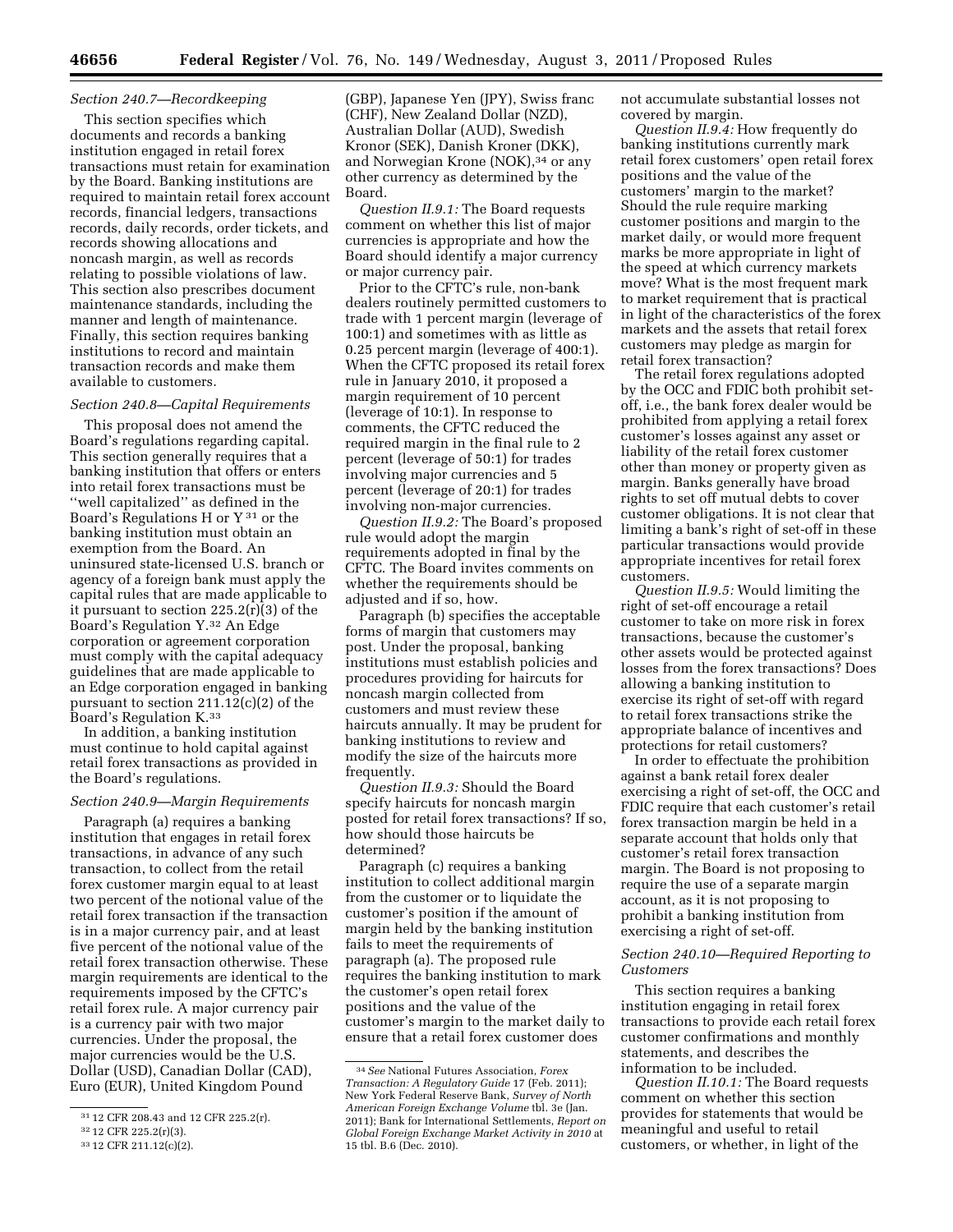distinctive characteristics of retail forex transactions, other information would be more appropriate.

## *Section 240.11—Unlawful Representations*

This section prohibits a banking institution and its related persons from representing that the Federal government, the Board, or any other Federal agency has sponsored, recommended, or approved retail forex transactions or products in any way. This section also prohibits a banking institution from implying or representing that it will guarantee against or limit retail forex customer losses or not collect margin as required by section 240.9. This section does not prohibit a banking institution from sharing in a loss resulting from error or mishandling of an order, and guaranties entered into prior to the effectiveness of the prohibition would only be affected if an attempt is made to extend, modify, or renew them. This section also does not prohibit a banking institution from hedging or otherwise mitigating its own exposure to retail forex transactions or any other foreign exchange risk.

# *Section 240.12—Authorization To Trade*

This section requires a banking institution to have specific authorization from a retail forex customer before effecting a retail forex transaction for that customer.

## *Section 240.13—Trading and Operational Standards*

This section largely follows the trading standards of the CFTC's retail forex rule, which were developed to prevent some of the deceptive or unfair practices identified by the CFTC and the National Futures Association.

Under paragraph (a), a banking institution engaging in retail forex transactions is required to establish and enforce internal rules, procedures and controls to prevent front running, in which transactions in accounts of the banking institution or its related persons are executed before a similar customer order, and to establish settlement prices fairly and objectively.

Paragraph (b) prohibits a banking institution engaging in retail forex transactions from disclosing that it holds another person's order unless disclosure is necessary for execution or is made at the Board's request.

Paragraph (c) ensures that related persons of another retail forex counterparty do not open accounts with a banking institution without the knowledge and authorization of the account surveillance personnel of the

other retail forex counterparty to which they are affiliated. Similarly, paragraph (d) ensures that related persons of a banking institution do not open accounts with other retail forex counterparties without the knowledge and authorization of the account surveillance personnel of the banking institution to which they are affiliated.

Paragraph (e) prohibits a banking institution engaging in retail forex transactions from (1) Entering a retail forex transaction to be executed at a price that is not at or near prices at which other retail forex customers have executed materially similar transactions with the banking institution during the same time period, (2) changing prices after confirmation, (3) providing a retail forex customer with a new bid price that is higher (or lower) than previously provided without providing a new ask price that is similarly higher (or lower) as well, and (4) establishing a new position for a retail forex customer (except to offset an existing position) if the banking institution holds one or more outstanding orders of other retail forex customers for the same currency pair at a comparable price.

Paragraphs (e)(3) and (e)(4) do not prevent a banking institution from changing the bid or ask prices of a retail forex transaction to respond to market events. The Board understands that market practice among CFTC-registrants is not to offer requotes, but to simply reject orders and advise customers they may submit a new order (which the dealer may or may not accept). Similarly, a banking institution may reject an order and advise customers they may submit a new order.

*Question II.13.1:* Does this requirement appropriately protect retail forex customers? If not, how should it be modified? Would it be simpler for the rule to simply prohibit requoting, because banking institutions may instead reject an order and accept new orders from their retail forex customers?

Paragraph (e)(5) requires a banking institution to use consistent market prices for customers executing retail forex transactions during the same time. It also prevents a banking institution from offering preferred execution to some of its retail forex customers but not others.

#### *Section 240.14—Supervision*

This section imposes on a banking institution and its agents, officers, and employees a duty to supervise subordinates with responsibility for retail forex transactions to ensure compliance with the Board's retail forex rule.

# *Section 240.15—Notice of Transfers*

This section describes the requirements for transferring a retail forex account. Generally, a banking institution must provide retail forex customers 30 days' prior notice before transferring or assigning their account. Affected customers may then instruct the banking institution to transfer the account to an institution of their choosing or liquidate the account. There are three exceptions to the above notice requirement: A transfer in connection with the receivership or conservatorship under the Federal Deposit Insurance Act; a transfer pursuant to a retail forex customer's specific request; and a transfer otherwise allowed by applicable law. A banking institution that is the transferee of retail forex accounts must generally provide the transferred customers with the risk disclosure statement of section 240.6 and obtain each affected customer's written acknowledgement within 60 days.

# *Section 240.16—Customer Dispute Resolution*

This section prohibits a banking institution from entering into any agreement or understanding with a retail forex customer in which the customer agrees, prior to the time a claim or grievance arises, to submit the claim or grievance to any settlement procedure.

This provision differs from the applicable CFTC dispute settlement procedures, which permit mandatory pre-dispute settlement agreements under certain conditions.35 The substance of the CFTC dispute settlement regulation, however, dates back to August 10, 2001. Since that time, Congress enacted seven provisions in the Dodd-Frank Act that prohibit the use of pre-dispute arbitration provisions.36 Consonant with this

36*See* Dodd-Frank Act section 748 (amending CEA section 23(n)(2) to provide: ''No predispute arbitration agreement shall be valid or enforceable, if the agreement requires arbitration of a dispute arising under this section.''); section 921(a) (adding similar provisions to section 15o to the Securities Exchange Act of 1934 and section 205(f) to the Investment Advisers Act of 1940); section 922(c) (adding a similar provision to 18 U.S.C. 1514A, which provides employee protections, including a right to a jury trial to enforce such protections, to employees of publicly registered companies and nationally recognized statistical rating organizations); section 1028 (requiring the Consumer Financial Protection Bureau (CFPB) to conduct a study and report to Congress on the use of predispute arbitration agreements ''between Continued

<sup>35</sup> 17 CFT 166.5. The CFTC's regulation permits predispute dispute settlement agreements with a customer with certain restrictions such as that signing the agreement must not be made a condition for the customer to utilize the services offered by the CFTC registrant.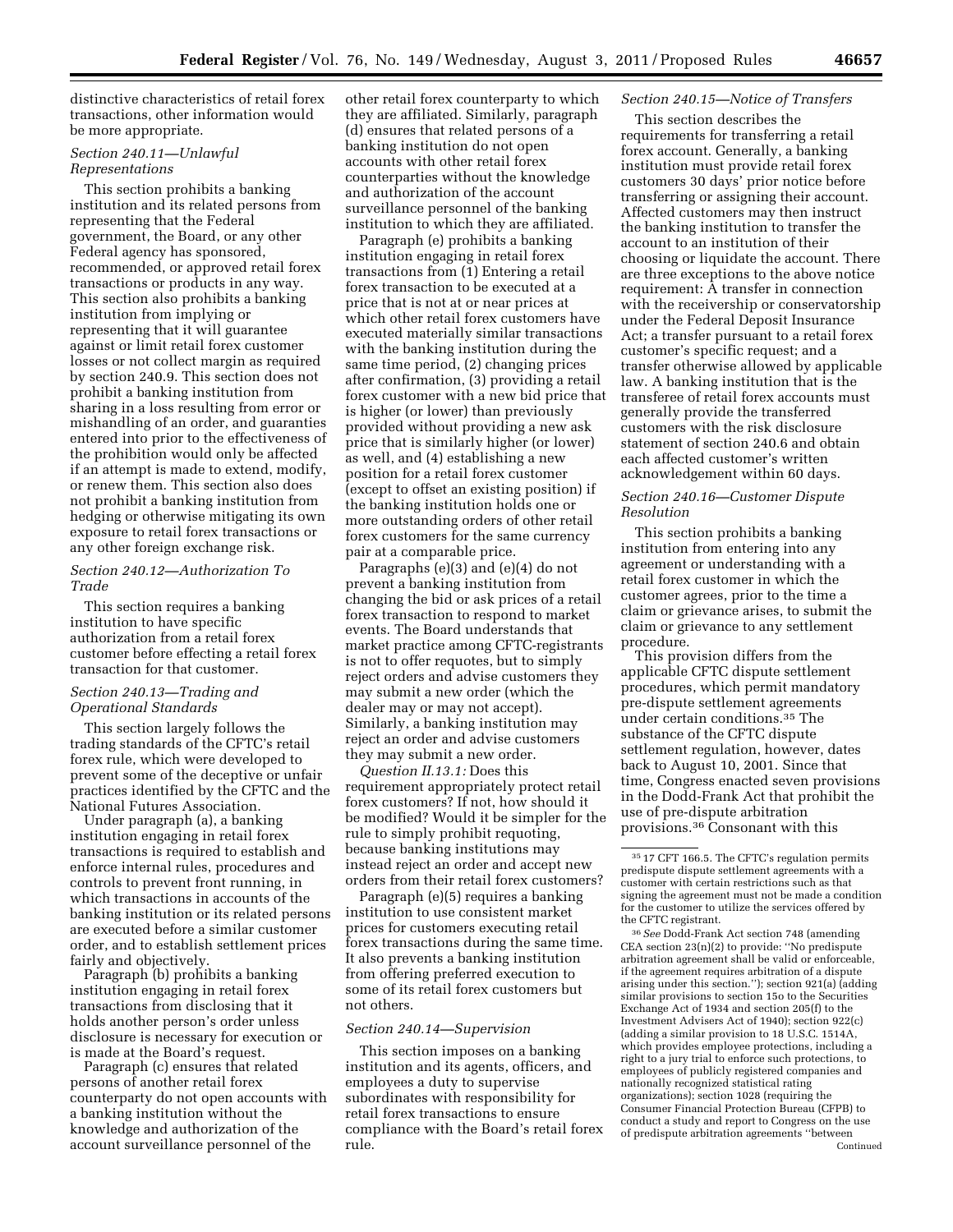demonstrated Congressional concern with such agreements, the Board is proposing, pursuant to its authority to adopt ''such other standards or requirements as [it] shall determine to be necessary,'' to prohibit a banking institution from entering into a predispute settlement agreement with a retail forex customer. The OCC's final retail forex regulation follows the CFTC's approach, while the FDIC's final regulation prohibits pre-dispute settlement agreements similar to the approach being proposed by the Board.

*Question III.16.1:* Should the Board permit pre-dispute arbitration provisions, as long as the banking institution does not require a customer to agree to pre-dispute arbitration as a condition of opening a retail forex account?

Interagency Statement on Retail Sales of Nondeposit Investment Products

For banking institutions, the requirements in this proposed rule would overlap with applicable expectations contained in the Interagency Statement on Retail Sales of Nondeposit Investment Products (NDIP Policy Statement).37 The NDIP Policy Statement sets out guidance regarding the Board's expectations when a banking institution engages in the sale of nondeposit investment products to retail customers. The NDIP Policy Statement addresses issues such as disclosure, suitability, sales practices, compensation, and compliance. The Board views retail forex transactions as nondeposit investment products, but the terms ''retail forex customer'' in this proposed rule and ''retail customer'' in the NDIP Policy Statement are not necessarily co-extensive. After the effective date of the final version of this proposed rule, the Board will expect banking institutions engaging in or offering retail forex transactions to also comply with the NDIP Policy Statement to the extent such compliance does not conflict with the requirements of the Board's final retail forex rule.

*Question II.17:* Does the proposed regulation create issues concerning application of the NDIP Policy

Statement to retail forex transactions that the Board should address?

# **III. Request for Comments**

The Board requests comment on all aspects of the proposed rule, including the questions posed in the preamble. In addition, the Board requests comments on the following questions:

• *Question III.1:* Does the proposed rule appropriately protect retail forex customers of banking institutions?

• *Question III.2:* Are the proposed rule's variations from the CFTC retail forex rule appropriately tailored to the differences between banking institutions and CFTC registrants and the regulatory regimes applicable to each? To assist in the review of comments, the Board requests that commenters identify their comments by question number.

## **IV. Regulatory Analysis**

## *A. Regulatory Flexibility Act*

In accordance with section 3(a) of the Regulatory Flexibility Act, 5 U.S.C. 601 *et seq.* (RFA), the Board is publishing an initial regulatory flexibility analysis for the proposed rule. The RFA generally requires an agency to provide an initial regulatory flexibility analysis with the proposed rule or to certify that the proposed rule will not have a significant economic impact on a substantial number of small entities. The Board welcomes comment on all aspects of the initial regulatory flexibility analysis. A final regulatory flexibility analysis will be conducted after consideration of the comments received during the comment period.

1. *Statement of objectives of the proposal.* Section 2(c)(2)(E) of the Commodity Exchange Act (7 U.S.C. 2(c)(2)(E)) will prohibit a U.S. financial institution from conducting retail foreign exchange transactions unless done pursuant a rule or regulation of a Federal regulatory agency allowing such transactions. The Board is proposing a new regulation to allow banking institutions under its supervision to engage in retail foreign exchange transactions.

2. *Small entities affected by the proposal.* Under regulations issued by the Small Business Administration, a banking institution is considered a "small entity" if it has assets of \$175 million or less.38 As of December 21, 2010, there were approximately 398 small state member banks, 20 small Edge Act and agreement corporations, 62 small uninsured branches of foreign banks, 3,988 small bank holding companies and 267 small financial holding companies. The Board is not aware of any small institutions engaged in retail forex transactions.

3. *Compliance requirements.* A description of the projected recordkeeping and other compliance requirements can be found below in section B, ''Paperwork Reduction Act,'' under the following headings: Reporting Requirements, Disclosure Requirements, and Policies and Procedures; Recordkeeping. The Board believes that there are no other compliance requirements for this proposed rule.

4. *Other Federal rules.* The Board believes that no Federal rules duplicate, overlap, or conflict with the proposed rule. As noted in the supplementary information above, retail forex transactions would also be subject to the Interagency Statement on Retail Sales of Nondeposit Investment Products, but this rule would govern to the extent of a conflict.

5. *Significant alternatives to the proposed rule.* As discussed above, the Board has requested comment on required disclosures, margin, and reporting requirements for all banking institutions engaging in retail foreign exchange transactions and has solicited comment on any approaches that would reduce the burden on all counterparties, including small entities. The Board welcomes comment on any significant alternatives that would minimize the impact of the proposal on small entities.

### *B. Paperwork Reduction Act*

Request for Comment on Proposed Information Collection

In accordance with section 3512 of the Paperwork Reduction Act (PRA) of 1995 (44 U.S.C. 3501–3521), the Board may not conduct or sponsor, and a respondent is not required to respond to, an information collection unless it displays a currently valid Office of Management and Budget (OMB) control number. The information collection requirements are found in §§ 240.4– 240.7, 240.9–240.10, 240.13, 240.15– 24016.

Comments are invited on: (a) Whether the collection of information is necessary for the proper performance of the Board's functions, including whether the information has practical utility;

(b) The accuracy of the estimate of the burden of the information collection, including the validity of the methodology and assumptions used;

(c) Ways to enhance the quality, utility, and clarity of the information to be collected;

covered persons and consumers in connection with the offering or providing of consumer financial products or services'' and giving the CFPB authority to adopt regulations prohibiting such agreements; section 1057(d) (prohibiting predispute arbitration agreements that affect the employee protection rights of a person that is employed by an entity subject to CFPB regulation; and section 1414 (amending section 129C of the Truth in Lending Act to prohibit predispute arbitration agreements with respect to residential mortgage loans and home equity loans).

<sup>37</sup>*See* SR Letter 94–11 (Feb. 17, 1994); *see also*  SR Letter 95–46 (Sept. 14, 1995).

<sup>38</sup>U.S. Small Business Administration, Table of Small Business Size Matched to North American Industry Classification System Codes, 13 CFR 121.201.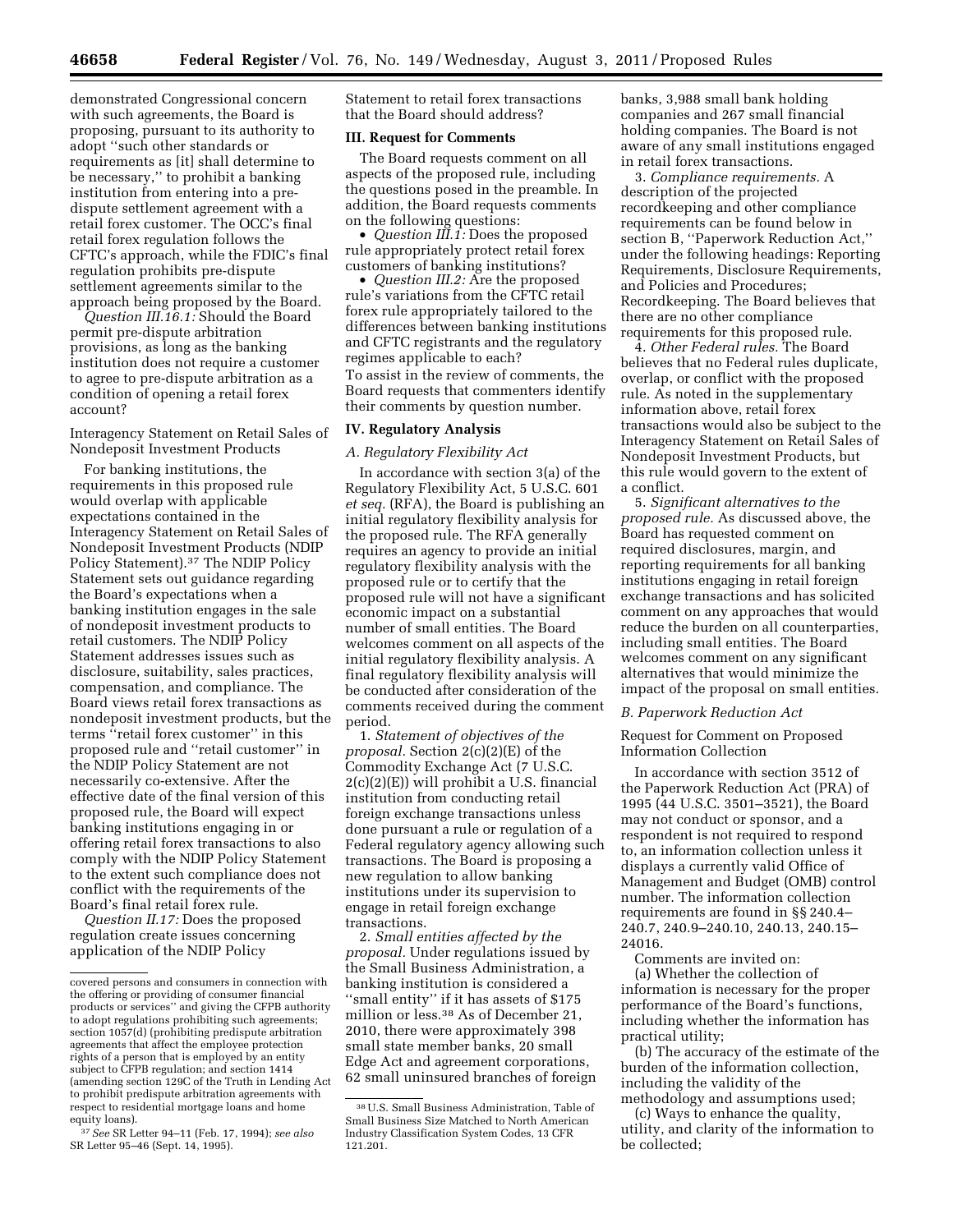(d) Ways to minimize the burden of information collection on respondents, including through the use of automated collection techniques or other forms of information technology; and

(e) Estimates of capital or startup costs and costs of operation, maintenance, and purchase of services to provide information.

Comments on the collection of information should be sent to Cynthia Ayouch, Acting Federal Reserve Clearance Officer, Division of Research and Statistics, Mail Stop 95–A, Board of Governors of the Federal Reserve System, Washington, DC 20551, with copies of such comments sent to the Office of Management and Budget, Paperwork Reduction Project (7100– New), Washington, DC 20503. You may also submit comments electronically, identified by Docket number, by any of the following methods:

• *Agency Web Site: [http://](http://www.federalreserve.gov)  [www.federalreserve.gov.](http://www.federalreserve.gov)* Follow the instructions for submitting comments on the *[http://www.federalreserve.gov/](http://www.federalreserve.gov/generalinfo/foia/ProposedRegs.cfm) [generalinfo/foia/ProposedRegs.cfm.](http://www.federalreserve.gov/generalinfo/foia/ProposedRegs.cfm)* 

• *Federal eRulemaking Portal: [http://](http://www.regulations.gov)  [www.regulations.gov.](http://www.regulations.gov)* Follow the instructions for submitting comments.

• *E-mail: [regs.comments@](mailto:regs.comments@federalreserve.gov) [federalreserve.gov.](mailto:regs.comments@federalreserve.gov)* Include docket number in the subject line of the message. All comments will become a matter of public record.

#### Proposed Information Collection

*Title of Information Collection:*  Reporting, recordkeeping, and disclosure requirements associated with Regulation NN.

*Frequency of Response:* On occasion. *Affected Public:* Businesses or other for-profit.

*Respondents:* Agreement corporations, Edge Act corporations, state member banks, uninsured branches of foreign banks, financial holding companies and bank holding companies (collectively, ''banking institutions'').

### Reporting Requirements

The reporting requirements in § 240.4 would require that, prior to initiating a retail forex business, a banking institution provide the Board with prior notice. The notice must certify that the banking institution has written policies and procedures, and risk measurement and management systems in controls in place to ensure that retail forex transactions are conducted in a safe and sound manner. The banking institution must also provide other information required by the Board, such as documentation of customer due diligence, new product approvals, and

haircuts applied to noncash margins. A banking institution already engaging in a retail forex business may continue to do so, provided it requests an extension of time.

#### Disclosure Requirements

Section 240.5, regarding the application and closing out of offsetting long and short positions, would require a banking institution to promptly provide the customer with a statement reflecting the financial result of the transactions and the name of the introducing broker to the account. The customer would provide specific written instructions on how the offsetting transaction should be applied.

Section 240.6 would require that a banking institution furnish a retail forex customer with a written disclosure before opening an account that will engage in retail forex transactions for a retail forex customer and receive an acknowledgment from the customer that it was received and understood. It also requires the disclosure by a banking institution of its fees and other charges and its profitable accounts ratio.

Section 240.10 would require a banking institution to issue monthly statements to each retail forex customer and to send confirmation statements following transactions.

Section 240.13(b) would allow disclosure by a banking institution that an order of another person is being held by them only when necessary to the effective execution of the order or when the disclosure is requested by the Board. Section 240.13(c) would prohibit a banking institution engaging in retail forex transactions from knowingly handling the account of any related person of another retail forex counterparty unless it receives proper written authorization, promptly prepares a written record of the order, and transmits to the counterparty copies of all statements and written records. Section 240.13(d) would prohibit a related person of a banking institution engaging in forex transactions from having an account with another retail forex counterparty unless it receives proper written authorization and copies of all statements and written records for such accounts are transmitted to the counterparty.

Section 240.15 would require a banking institution to provide a retail forex customer with 30 days' prior notice of any assignment of any position or transfer of any account of the retail forex customer. It would also require a banking institution to which retail forex accounts or positions are assigned or transferred to provide the affected customers with risk disclosure

statements and forms of acknowledgment and receive the signed acknowledgments within 60 days.

The customer dispute resolution provisions in § 240.16 would require certain endorsements, acknowledgments, and signature language. It also would require that within 10 days after receipt of notice from the retail forex customer that they intend to submit a claim to arbitration, the banking institution provide them with a list of persons qualified in the dispute resolution and that the customer must notify the banking institution of the person selected within 45 days of receipt of such list.

#### Policies and Procedures; Recordkeeping

Section 240.7 would require that a banking institution engaging in retail forex transactions keep full, complete, and systematic records and establish and implement internal rules, procedures, and controls. Section 240.7 also would require that a banking institution keep account, financial ledger, transaction and daily records, as well as memorandum orders, postexecution allocation of bunched orders, records regarding its ratio of profitable accounts, possible violations of law, records for noncash margin, and monthly statements and confirmations. Section 240.9 would require policies and procedures for haircuts for noncash margin collected under the rule's margin requirements, and annual evaluations and modifications of the haircuts.

### Estimated PRA Burden

*Estimated Number of Respondents:* 5 banking institutions; 2 service providers.

*Total Reporting Burden:* 80 hours. *Total Disclosure Burden:* 5,510 hours.

*Total Recordkeeping Burden:* 1,280 hours.

*Total Annual Burden:* 6,870 hours.

### *C. Plain Language*

Section 722 of the Gramm-Leach-Bliley Act requires the Board to use plain language in all proposed and final rules published after January 1, 2000. The Board invites comment on how to make this proposed rule easier to understand. For example, the Board requests comment on such questions as:

• Have we organized the material to suit your needs? If not, how could the material be better organized?

• Have we clearly stated the requirements of the rule? If not, how could the rule be more clearly stated?

• Does the rule contain technical language or jargon that is not clear? If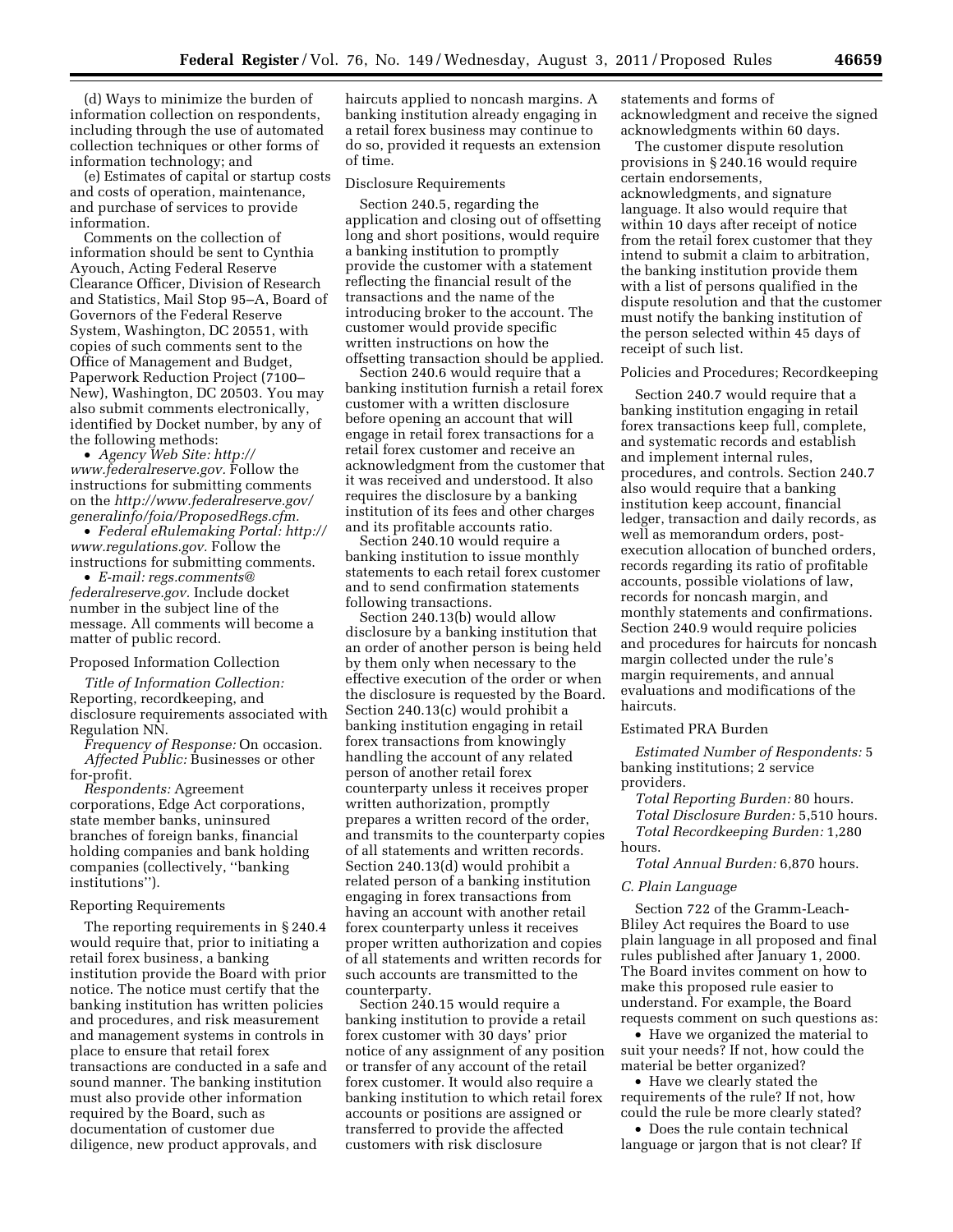so, which language requires clarification?

• Would a different format (grouping and order of sections, use of headings, paragraphing) make the regulation easier to understand? If so, what changes would make the regulation easier to understand?

• What else could we do to make the regulation easier to understand?

#### **List of Subjects in 12 CFR Part 240**

Banks, Banking, Consumer protection, Foreign currencies, Foreign exchange, Holding companies, Investments, Reporting and recordkeeping requirements.

For the reasons stated in the preamble, the Board proposes to amend 12 CFR Chapter II as follows:

1. Add new part 240 to read as follows:

# **PART 240—RETAIL FOREIGN EXCHANGE TRANSACTIONS (REGULATION NN)**

- Sec.<br>240.1 240.1 Authority, purpose, and scope.<br>240.2 Definitions.
- Definitions.
- 240.3 Prohibited transactions.<br>240.4 Notification.
- Notification.
- 240.5 Application and closing out of offsetting long and short positions.<br>240.6 Disclosure.
- 240.6 Disclosure.<br>240.7 Recordkeer
- 240.7 Recordkeeping.<br>240.8 Capital requirer
- 240.8 Capital requirements.<br>240.9 Margin requirements
- Margin requirements.
- 240.10 Required reporting to customers.<br>240.11 Unlawful representations.
- 240.11 Unlawful representations.<br>240.12 Authorization to trade
- 
- 240.12 Authorization to trade.<br>240.13 Trading and operation 240.13 Trading and operational standards.<br>240.14 Supervision.
- 240.14 Supervision.<br>240.15 Notice of trai
- 240.15 Notice of transfers.<br>240.16 Customer dispute r
- Customer dispute resolution.

**Authority:** 7 U.S.C. 2(c)(2)(E), 12 U.S.C. 248, 321–338, 1813(q), 1818, 1844(b), 3106a, 3108.

### **§ 240.1 Authority, purpose and scope.**

(a) *Authority.* This part is issued by the Board of Governors of the Federal Reserve System (the Board) under the authority of section 2(c)(2)(E) of the Commodity Exchange Act (7 U.S.C.  $2(c)(2)(E)$ , sections 9 and 11 of the Federal Reserve Act (12 U.S.C. 321–338 and 248), section 5(b) of the Bank Holding Company Act of 1956 (12 U.S.C. 1844(b)), sections 9 and 13a of the International Banking Act of 1978 (12 U.S.C. 3106a and 3108), and sections 3 and 8 of the Federal Deposit Insurance Act (12 U.S.C. 1813(q) and 1818).

(b) *Purpose.* This part establishes rules applicable to retail foreign exchange transactions engaged in by banking institutions and applies on or after the effective date.

(c) *Scope.* Except as provided in paragraph (d) of this section, this part applies to banking institutions, as defined in section 240.2(b) of this part, and any branches or offices of those institutions wherever located. This part applies to subsidiaries of banking institutions organized under the laws of the United States or any U.S. state that are not subject to the jurisdiction of another federal regulatory agency authorized to prescribe rules or regulations under section  $2(c)(2)(E)$  of the Commodity Exchange Act (7 U.S.C.  $(2)(c)(2)(E)$ ).

(d) *International applicability.*  Sections 240.3 and 240.5 through 240.16 do not apply to retail foreign exchange transactions between a foreign branch or office of a banking institution and a non-U.S. customer. With respect to those transactions, the foreign branch or office remains subject to any disclosure, recordkeeping, capital, margin, reporting, business conduct, documentation, and other requirements of applicable foreign law.

#### **§ 240.2 Definitions.**

For purposes of this part, the following terms have the same meaning as in the Commodity Exchange Act (7 U.S.C. 1 *et seq.*): "affiliated person of a futures commission merchant''; ''associated person''; ''contract of sale''; ''commodity''; ''eligible contract participant''; ''futures commission merchant''; ''future delivery''; ''option''; ''security''; and ''security futures product.''

(a) *Affiliate* has the same meaning as in section 2(k) of the Bank Holding Company Act of 1956 (12 U.S.C. 1841(k)).

(b) *Banking institution* means:

(1) A state member bank (as defined in 12 CFR 208.2);

(2) An uninsured state-licensed U.S. branch or agency of a foreign bank;

(3) A financial holding company (as defined in section 2 of the Bank Holding Company Act of 1956; 12 U.S.C. 1841);

(4) A bank holding company (as defined in section 2 of the Bank Holding Company Act of 1956; 12 U.S.C. 1841);

(5) A corporation operating under the fifth undesignated paragraph of section 25 of the Federal Reserve Act (12 U.S.C. 603), commonly known as ''an agreement corporation;'' and

(6) A corporation organized under section 25A of the Federal Reserve Act (12 U.S.C. 611 *et seq.*), commonly known as an ''Edge Act corporation.''

(c) *Commodity Exchange Act* means the Commodity Exchange Act (7 U.S.C. 1 *et seq.*).

(d) *Forex* means foreign exchange. (e) *Identified banking product* has the same meaning as in section 401(b) of the Legal Certainty for Bank Products Act of 2000 (7 U.S.C. 27(b)).

(f) *Institution-affiliated party* or IAP has the same meaning as in 12 U.S.C. 1813(u)(1), (2), or (3).

(g) *Introducing broker* means any person who solicits or accepts orders from a retail forex customer in connection with retail forex transactions.

(h) *Related person,* when used in reference to a retail forex counterparty, means:

(1) Any general partner, officer, director, or owner of ten percent or more of the capital stock of the banking institution;

(2) An associated person or employee of the retail forex counterparty, if the retail forex counterparty is not an insured depository institution;

(3) An IAP, if the retail forex counterparty is an insured depository institution; and

(4) Any relative or spouse of any of the foregoing persons, or any relative of such spouse, who shares the same home as any of the foregoing persons.

(i) *Retail foreign exchange dealer*  means any person other than a retail forex customer that is, or that offers to be, the counterparty to a retail forex transaction, except for a person described in item (aa), (bb), (cc)(AA), (dd), or (ff) of section  $2(c)(2)(B)(i)(II)$  of the Commodity Exchange Act (7 U.S.C.  $2(c)(2)(B)(i)(II)).$ 

(j) *Retail forex account* means the account of a retail forex customer, established with a banking institution, in which retail forex transactions with the banking institution as counterparty are undertaken, or the account of a retail forex customer that is established in order to enter into such transactions.

(k) *Retail forex account agreement*  means the contractual agreement between a banking institution and a retail forex customer that contains the terms governing the customer's retail forex account with the banking institution.

(l) *Retail forex business* means engaging in one or more retail forex transactions with the intent to derive income from those transactions, either directly or indirectly.

(m) *Retail forex counterparty*  includes, as appropriate:

(1) A banking institution;

(2) A retail foreign exchange dealer;

(3) A futures commission merchant;

(4) An affiliated person of a futures commission merchant; and

(5) A broker or dealer registered under section 15(b) (except paragraph (11) thereof) or 15C of the Securities Exchange Act of 1934 (15 U.S.C. 78o(b), 78o–5) or a U.S. financial institution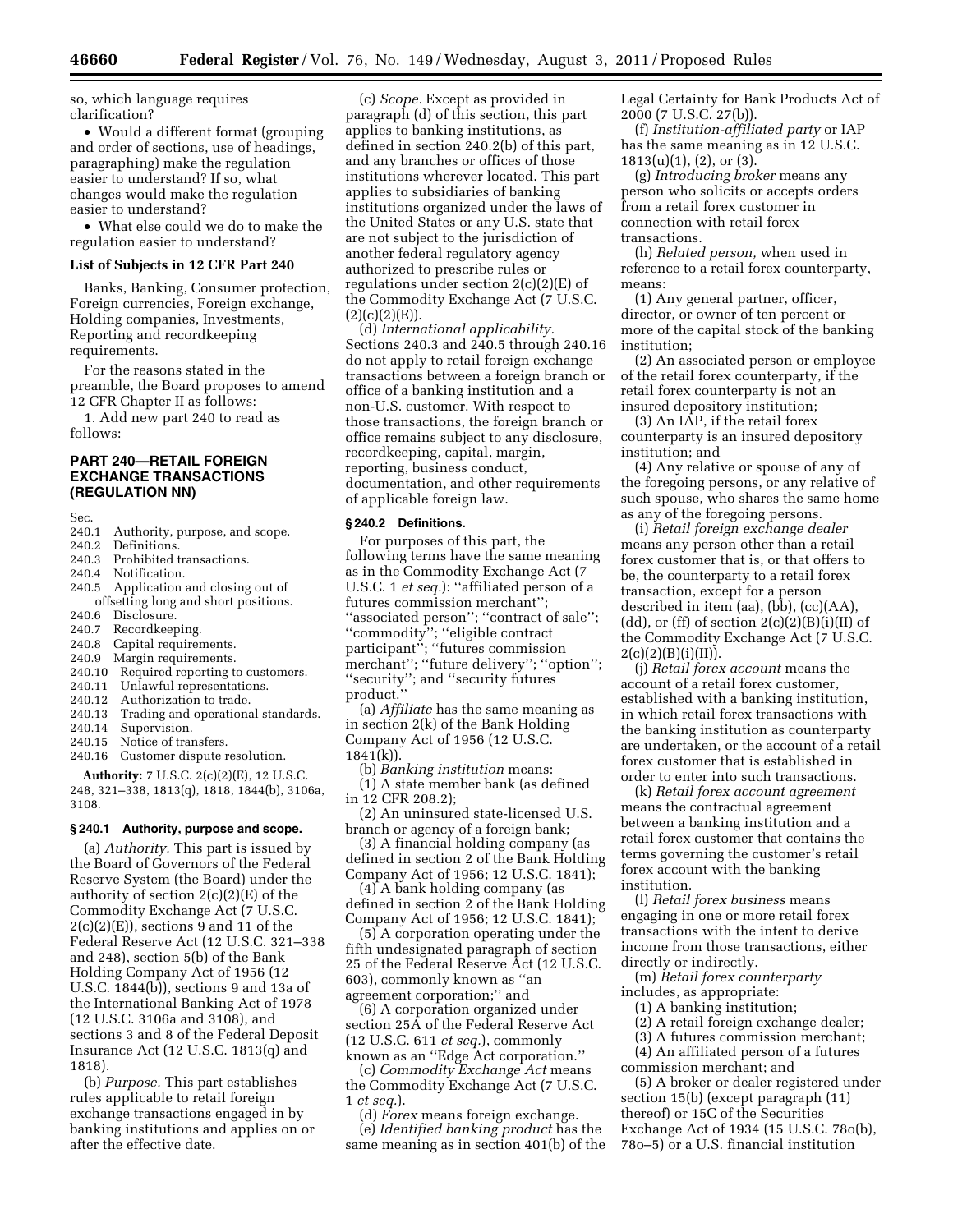other than a banking institution, provided the counterparty is subject to a rule or regulation of a Federal regulatory agency covering retail forex transactions.

(n) *Retail forex customer* means a customer that is not an eligible contract participant, acting on his, her, or its own behalf and engaging in retail forex transactions.

(o) *Retail forex proprietary account*  means a retail forex account carried on the books of a banking institution for one of the following persons; a retail forex account of which 10 percent or more is owned by one of the following persons; or a retail forex account of which an aggregate of 10 percent or more of which is owned by more than one of the following persons:

(1) The banking institution;

(2) An officer, director or owner of ten percent or more of the capital stock of the banking institution; or

(3) An employee of the banking institution, whose duties include:

(i) The management of the banking institution's business;

(ii) The handling of the banking institution's retail forex transactions;

(iii) The keeping of records, including without limitation the software used to make or maintain those records, pertaining to the banking institution's retail forex transactions; or

(iv) The signing or co-signing of checks or drafts on behalf of the banking institution;

(4) A spouse or minor dependent living in the same household as of any of the foregoing persons; or

(5) An affiliate of the banking institution;

(p) *Retail forex transaction* means an agreement, contract, or transaction in foreign currency, other than an identified banking product or a part of an identified banking product, that is offered or entered into by a banking institution with a person that is not an eligible contract participant and that is:

(1) A contract of sale of a commodity for future delivery or an option on such a contract; or

(2) An option, other than an option executed or traded on a national securities exchange registered pursuant to section 6(a) of the Securities Exchange Act of 1934 (15 U.S.C. 78f(a)); or

(3) Offered or entered into on a leveraged or margined basis, or financed by a banking institution, its affiliate, or any person acting in concert with the banking institution or its affiliate on a similar basis, other than:

(i) A security that is not a security futures product as defined in section 1a(47) of the Commodity Exchange Act (7 U.S.C. 1a(47)); or

(ii) A contract of sale that— (A) Results in actual delivery within two days; or

(B) Creates an enforceable obligation to deliver between a seller and buyer that have the ability to deliver and accept delivery, respectively, in connection with their line of business; or

(iii) An agreement, contract, or transaction that the Board determines is not functionally or economically similar to an agreement, contract, or transaction described in paragraph (p)(1) or (p)(2) of this section.

# **§ 240.3 Prohibited transactions.**

(a) *Fraudulent conduct prohibited.* No banking institution or its related persons may, directly or indirectly, in or in connection with any retail forex transaction:

(1) Defraud or attempt to defraud any person;

(2) Knowingly make or cause to be made to any person any false report or statement or cause to be entered for any person any false record; or

(3) Knowingly deceive or attempt to deceive any person by any means whatsoever.

(b) *Acting as counterparty and exercising discretion prohibited.* A banking institution that has authority to cause retail forex transactions to be effected for a retail forex customer without the retail forex customer's specific authorization may not (and an affiliate of such an institution may not) act as the counterparty for any retail forex transaction with that retail forex customer.

## **§ 240.4 Notification.**

(a) *Notification required.* Before commencing a retail forex business, a banking institution shall provide the Board with prior written notice in compliance with this section. The notice will become effective 60 days after a complete notice is received by the Board, provided the Board does not request additional information or object in writing. In the event the Board requests additional information, the notice will become effective 60 days after all information requested by the Board is received by the Board unless the Board objects in writing.

(b) *Notification requirements.* A banking institution shall provide the following in its written notification:

(1) Information concerning customer due diligence, including without limitation credit evaluations, customer appropriateness, and ''know your customer'' documentation;

(2) The haircuts to be applied to noncash margin as provided in 240.9(b)(2);

(3) Information concerning new product approvals;

(4) Information on addressing conflicts of interest; and

(5) A resolution by the banking institution's Board of Directors that the banking institution has established and implemented written policies, procedures, and risk measurement and management systems and controls for the purpose of ensuring that it conducts retail forex transactions in a safe and sound manner and in compliance with this part.

(c) *Treatment of existing retail forex businesses.* A banking institution that is engaged in a retail forex business on the effective date of this part may continue to do so, until and unless the Board objects in writing, so long as the institution submits the information required to be submitted under paragraphs (b)(1) through (5) of this section within 30 days of the effective date of this part, subject to an extension of time by the Board, and such additional information as requested by the Board thereafter.

(d) *Compliance with the Commodity Exchange Act.* A banking institution that is engaged in a retail forex business on the effective date of this part and complies with paragraph (c) of this section shall be deemed to be acting pursuant to a rule or regulation described in section  $2(c)(2)(E)(ii)(I)$  of the Commodity Exchange Act (7 U.S.C.  $2(c)(2)(E)(ii)(I)).$ 

### **§ 240.5 Application and closing out of offsetting long and short positions.**

(a) *Application of purchases and sales.* Any banking institution that—

(1) Engages in a retail forex transaction involving the purchase of any currency for the account of any retail forex customer when the account of such retail forex customer at the time of such purchase has an open retail forex transaction for the sale of the same currency;

(2) Engages in a retail forex transaction involving the sale of any currency for the account of any retail forex customer when the account of such retail forex customer at the time of such sale has an open retail forex transaction for the purchase of the same currency;

(3) Purchases a put or call option involving foreign currency for the account of any retail forex customer when the account of such retail forex customer at the time of such purchase has a short put or call option position with the same underlying currency, strike price, and expiration date as that purchased; or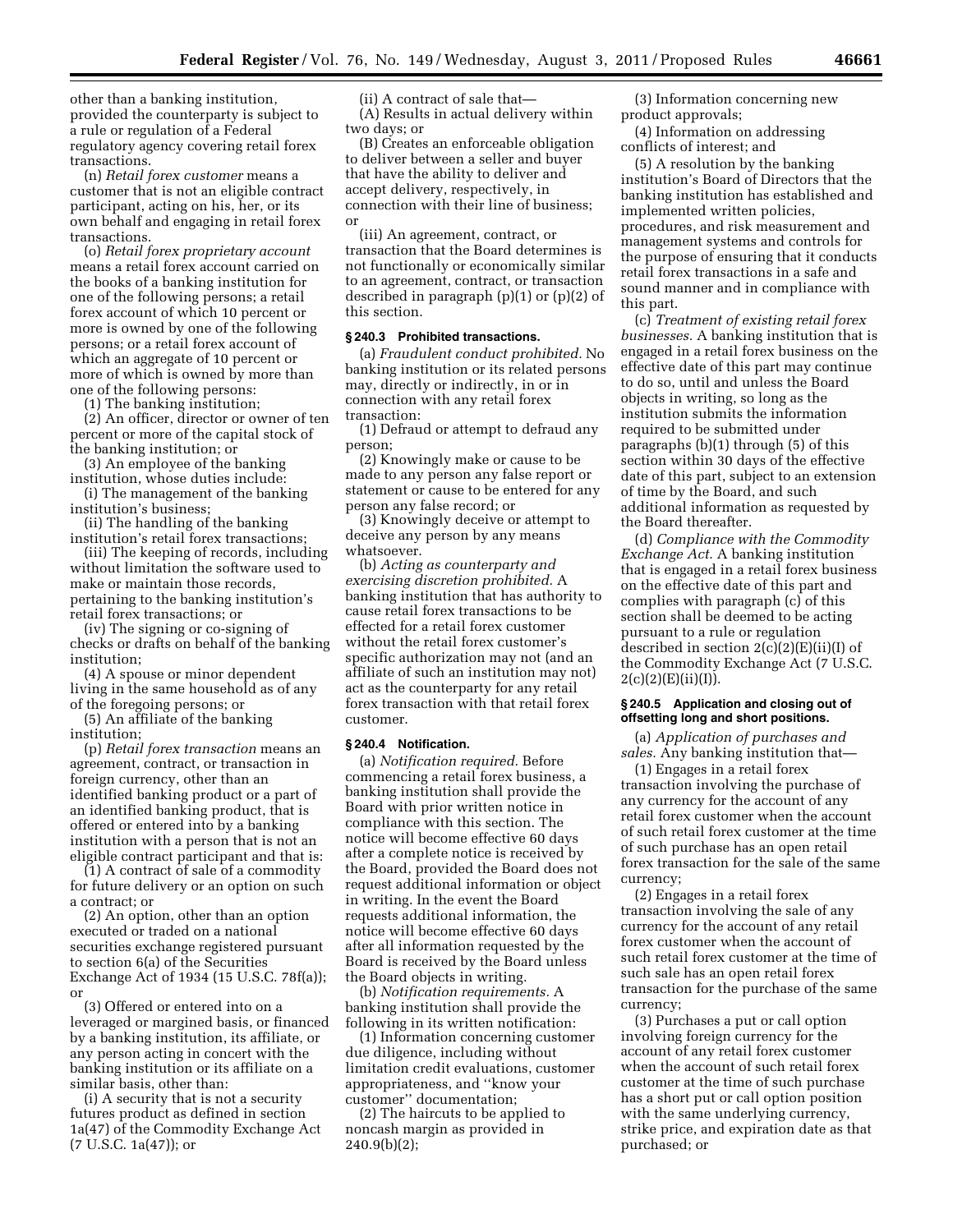(4) Sells a put or call option involving foreign currency for the account of any retail forex customer when the account of such retail forex customer at the time of such sale has a long put or call option position with the same underlying

date as that sold shall: (i) Immediately apply such purchase or sale against such previously held opposite transaction with the same customer; and

currency, strike price, and expiration

(ii) Promptly furnish such retail forex customer with a statement showing the financial result of the transactions involved and the name of any introducing broker to the account.

(b) *Close-out against oldest open position.* In all instances in which the short or long position in a customer's retail forex account immediately prior to an offsetting purchase or sale is greater than the quantity purchased or sold, the banking institution shall apply such offsetting purchase or sale to the oldest portion of the previously held short or long position.

(c) *Transactions to be applied as directed by customer.* Notwithstanding paragraphs (a) and (b) of this section, the offsetting transaction shall be applied as directed by a retail forex customer's specific instructions. These instructions may not be made by the banking institution or a related person.

## **§ 240.6 Disclosure.**

(a) *Risk disclosure statement required.*  No banking institution may open or maintain an account that will engage in retail forex transactions for a retail forex customer unless the banking institution has furnished the retail forex customer with a separate written disclosure statement containing only the language set forth in paragraph (d) of this section and the disclosures required by paragraphs (e), (f), and (g) of this section.

(b) *Acknowledgement of risk disclosure statement required.* The banking institution must receive from the retail forex customer a written acknowledgement signed and dated by the customer that the customer received and understood the written disclosure statement required by paragraph (a) of this section.

(c) *Placement of risk disclosure statement.* The disclosure statement may be attached to other documents as the initial page(s) of such documents and as the only material on such page(s).

(d) *Content of risk disclosure statement.* The language set forth in the written disclosure statement required by paragraph (a) of this section shall be as follows:

### **Risk Disclosure Statement**

Retail forex transactions generally involve the leveraged trading of contracts denominated in foreign currency with a banking institution as your counterparty. Because of the leverage and the other risks disclosed here, you can rapidly lose all of the funds or property you give the banking institution as margin for such trading and you may lose more than you pledge as margin.

You should be aware of and carefully consider the following points before determining whether such trading is appropriate for you.

(1) Trading foreign currencies is a not on a regulated market or exchange your banking institution is your trading counterparty and has conflicting interests. The retail forex transaction you are entering into is not conducted on an interbank market, nor is it conducted on a futures exchange subject to regulation by the Commodity Futures Trading Commission. The foreign currency trades you transact are trades with your banking institution as the counterparty. When you sell, the banking institution is the buyer. When you buy, the banking institution is the seller. As a result, when you lose money trading, your banking institution is making money on such trades, in addition to any fees, commissions, or spreads the banking institution may charge.

(2) Any electronic trading platform that you may use for retail foreign currency transactions with your banking institution is not a regulated exchange. It is an electronic connection for accessing your banking institution. The terms of availability of such a platform are governed only by your contract with your banking institution. Any trading platform that you may use to enter into off-exchange foreign currency transactions is only connected to your banking institution. You are accessing that trading platform only to transact with your banking institution. You are not trading with any other entities or customers of the banking institution by accessing such platform. The availability and operation of any such platform, including the consequences of the unavailability of the trading platform for any reason, is governed only by the terms of your account agreement with the banking institution.

(3) You may be able to offset or liquidate any trading positions only through your banking institution because the transactions are not made on an exchange, and your banking institution may set its own prices. Your ability to close your transactions or

offset positions is limited to what your banking institution will offer to you, as there is no other market for these transactions. Your banking institution may offer any prices it wishes. Your banking institution may establish its prices by offering spreads from third party prices, but it is under no obligation to do so or to continue to do so. Your banking institution may offer different prices to different customers at any point in time on its own terms. The terms of your account agreement alone govern the obligations your banking institution has to you to offer prices and offer offset or liquidating transactions in your account and make any payments to you. The prices offered by your banking institution may or may not reflect prices available elsewhere at any exchange, interbank, or other market for foreign currency.

(4) Paid solicitors may have undisclosed conflicts. The banking institution may compensate introducing brokers for introducing your account in ways that are not disclosed to you. Such paid solicitors are not required to have, and may not have, any special expertise in trading, and may have conflicts of interest based on the method by which they are compensated. You should thoroughly investigate the manner in which all such solicitors are compensated and be very cautious in granting any person or entity authority to trade on your behalf. You should always consider obtaining dated written confirmation of any information you are relying on from your banking institution in making any trading or account decisions.

(5) Retail forex transactions are not insured by the Federal Deposit Insurance Corporation.

(6) Retail forex transactions are not a deposit in, or guaranteed by, a banking institution.

(7) Retail forex transactions are subject to investment risks, including possible loss of all amounts invested.

Finally, you should thoroughly investigate any statements by any banking institution that minimize the importance of, or contradict, any of the terms of this risk disclosure. Such statements may indicate sales fraud.

This brief statement cannot, of course, disclose all the risks and other aspects of trading off-exchange foreign currency with a banking institution.

I hereby acknowledge that I have received and understood this risk disclosure statement.

**L**<br>Signature of Customer

 $\eta$ <sub>l</sub>led<sub>o</sub> Date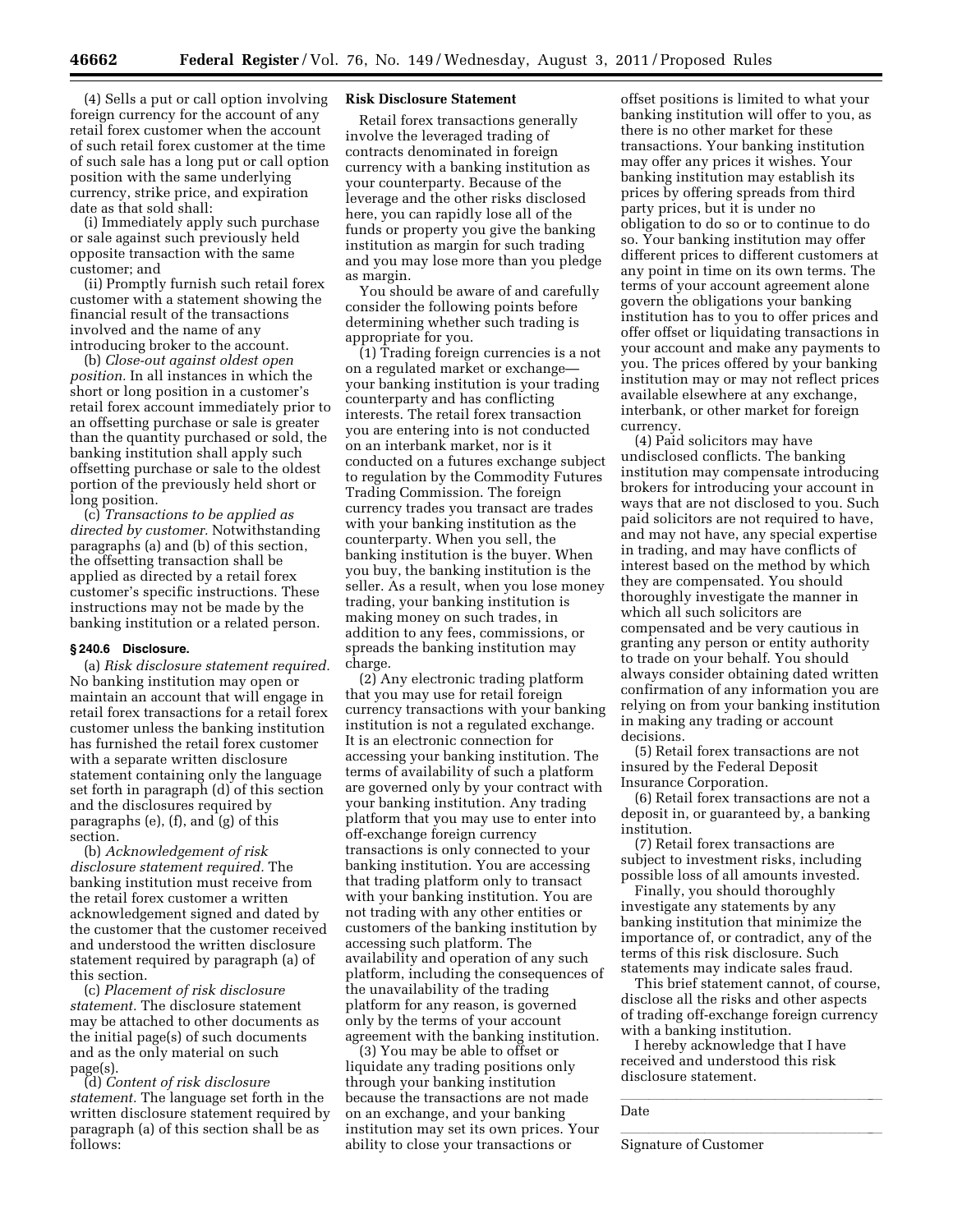(e)(1) *Disclosure of profitable accounts ratio.* Immediately following the language set forth in paragraph (d) of this section, the statement required by paragraph (a) of this section shall include, for each of the most recent four calendar quarters during which the banking institution maintained retail forex customer accounts:

(i) The total number of retail forex customer accounts maintained by the banking institution over which the banking institution does not exercise investment discretion;

(ii) The percentage of such accounts that were profitable for retail forex customer accounts during the quarter; and

(iii) The percentage of such accounts that were not profitable for retail forex customer accounts during the quarter.

(2) *Statement of profitable trades.* (i) The banking institution's statement of profitable trades shall include the following legend: Past performance is not necessarily indicative of future results.

(ii) Each banking institution shall provide, upon request, to any retail forex customer or prospective retail forex customer the total number of retail forex accounts maintained by the banking institution for which the banking institution does not exercise investment discretion, the percentage of such accounts that were profitable, and the percentage of such accounts that were not profitable for each calendar quarter during the most recent five-year period during which the banking institution maintained such accounts.

(f) *Disclosure of fees and other charges.* Immediately following the language required by paragraph (e) of this section, the statement required by paragraph (a) of this section shall include:

(1) The amount of any fee, charge, or commission that the banking institution may impose on the retail forex customer in connection with a retail forex account or retail forex transaction;

(2) An explanation of how the banking institution will determine the amount of such fees, charges, or commissions; and

(3) The circumstances under which the banking institution may impose such fees, charges, or commissions.

(g) *Set off.* Immediately following the language required by paragraph (f) of this section, the statement required by paragraph (a) of this section shall include:

(1) A statement as to whether the banking institution will or will not retain the right to set off obligations of the retail forex customer arising from the customer's retail forex transactions, including margin calls and losses, against the customer's other assets held by the banking institution;

(2) If the banking institution states that it reserves its right to set off obligations of the retail forex customer arising from the customer's retail forex transactions against the customer's other assets, the banking institution must receive from the retail forex customer a written acknowledgement signed and dated by the customer that the customer received and understood the written disclosure required by paragraph (g)(1) of this section.

(h) *Future disclosure requirements.* If, with regard to a retail forex customer, the banking institution changes any fee, charge, or commission required to be disclosed under paragraph (f) of this section, then the banking institution shall mail or deliver to the retail forex customer a notice of the changes at least 15 days prior to the effective date of the change.

(i) *Form of disclosure requirements.*  The disclosures required by this section shall be clear and conspicuous and designed to call attention to the nature and significance of the information provided.

(j) *Other disclosure requirements unaffected.* This section does not relieve a banking institution from any other disclosure obligation it may have under applicable law.

## **§ 240.7 Recordkeeping.**

(a) *General rule.* A banking institution engaging in retail forex transactions shall keep full, complete and systematic records, together with all pertinent data and memoranda, of all transactions relating to its retail forex business, including:

(1) *Retail forex account records.* For each retail forex account:

(i) The name and address of the person for whom such retail forex account is carried or introduced and the principal occupation or business of the person.

(ii) The name of any other person guaranteeing the account or exercising trading control with respect to the account;

(iii) The establishment or termination of the account;

(iv) A means to identify the person who has solicited and is responsible for the account or assign account numbers in such a manner as to identify that person;

(v) The funds in the account, net of any commissions and fees;

(vi) The account's net profits and losses on open trades;

(vii) The funds in the account plus or minus the net profits and losses on open trades, adjusted for the net option value in the case of open options positions;

(viii) Financial ledger records that show separately for each retail forex customer all charges against and credits to such retail forex customer's account, including but not limited to retail forex customer funds deposited, withdrawn, or transferred, and charges or credits resulting from losses or gains on closed transactions; and

(ix) A list of all retail forex transactions executed for the account, with the details specified in paragraph (a)(2) of this section.

(2) Retail forex *transaction records.*  For each retail forex transaction:

(i) The date and time the banking institution received the order;

(ii) The price at which the banking institution placed the order, or, in the case of an option, the premium that the retail forex customer paid;

(iii) The customer account identification information;

(iv) The currency pair;

(v) The size or quantity of the order;

(vi) Whether the order was a buy or

sell order;

(vii) The type of order, if the order was not a market order;

(viii) The size and price at which the order is executed, or in the case of an option, the amount of the premium paid for each option purchased, or the amount credited for each option sold;

(ix) For options, whether the option is a put or call, expiration date, quantity, underlying contract for future delivery or underlying physical, strike price, and details of the purchase price of the option, including premium, mark-up, commission, and fees;

(x) For futures, the delivery date; and (xi) If the order was made on a trading platform:

(A) The price quoted on the trading platform when the order was placed, or, in the case of an option, the premium quoted;

(B) The date and time the order was transmitted to the trading platform; and

(C) The date and time the order was executed.

(3) *Price changes on a trading platform.* If a trading platform is used, daily logs showing each price change on the platform, the time of the change to the nearest second, and the trading volume at that time and price.

(4) *Methods or algorithms.* Any method or algorithm used to determine the bid or asked price for any retail forex transaction or the prices at which customers orders are executed, including, but not limited to, any markups, fees, commissions or other items which affect the profitability or risk of loss of a retail forex customer's transaction.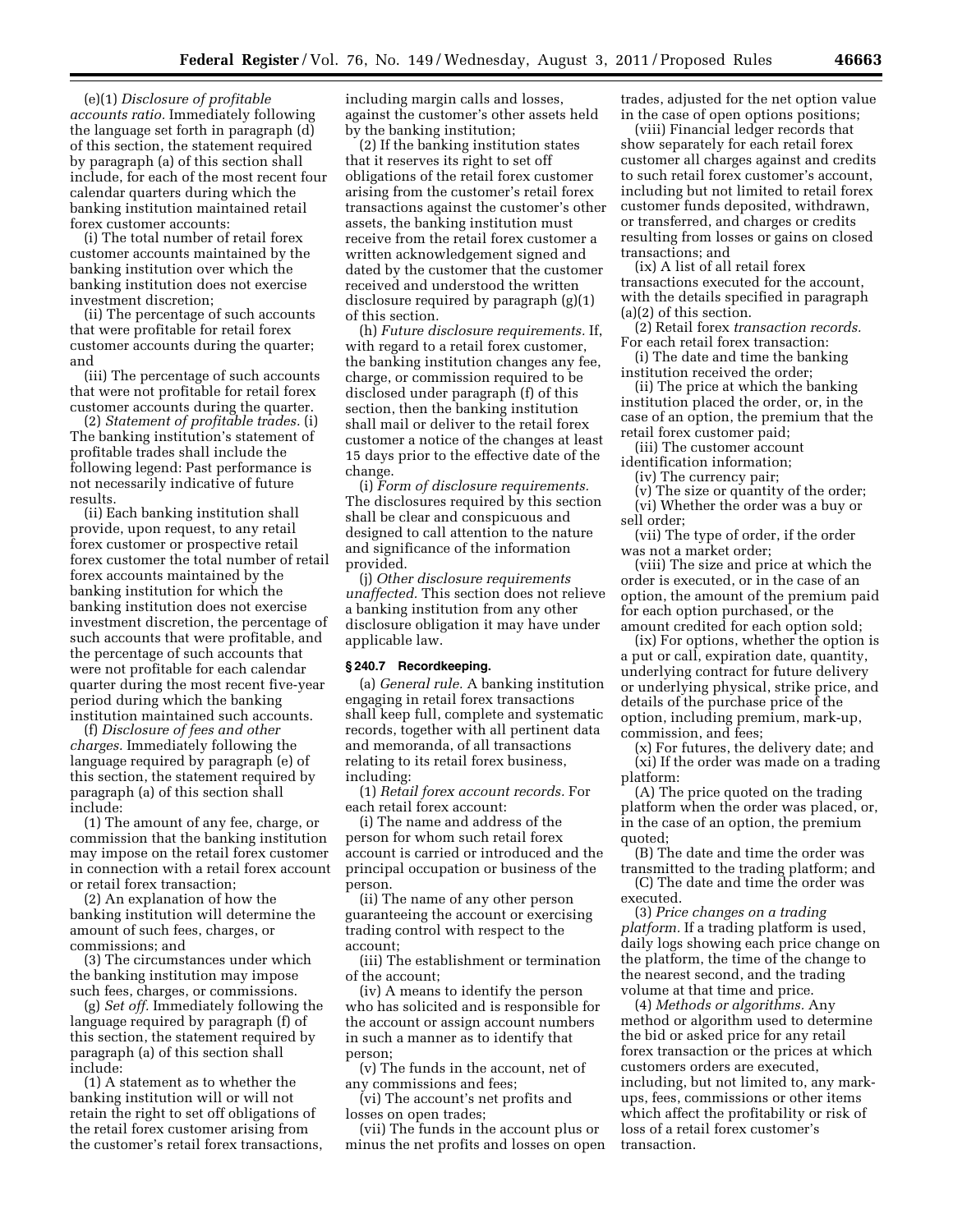(5) *Daily records* which show for each business day complete details of:

(i) All retail forex transactions that are futures transactions executed on that day, including the date, price, quantity, market, currency pair, delivery date, and the person for whom such transaction was made;

(ii) All retail forex transactions that are option transactions executed on that day, including the date, whether the transaction involved a put or call, the expiration date, quantity, currency pair, delivery date, strike price, details of the purchase price of the option, including premium, mark-up, commission and fees, and the person for whom the transaction was made; and

(iii) All other retail forex transactions executed on that day for such account, including the date, price, quantity, currency and the person for whom such transaction was made.

(6) *Other records.* Written acknowledgements of receipt of the risk disclosure statement required by § 240.6(b), offset instructions pursuant to § 240.5(c), records required under paragraphs (b) through (f) of this section, trading cards, signature cards, street books, journals, ledgers, payment records, copies of statements of purchase, and all other records, data and memoranda that have been prepared in the course of the banking institution's retail forex business.

(b) *Ratio of profitable accounts.* (1) With respect to its active retail forex customer accounts over which it did not exercise investment discretion and that are not retail forex proprietary accounts open for any period of time during the quarter, a banking institution shall prepare and maintain on a quarterly basis (calendar quarter):

(i) A calculation of the percentage of such accounts that were profitable;

(ii) A calculation of the percentage of such accounts that were not profitable; and

(iii) Data supporting the calculations described in paragraphs (b)(1)(i) and (b)(1)(ii) of this section.

(2) In calculating whether a retail forex account was profitable or not profitable during the quarter, the banking institution shall compute the realized and unrealized gains or losses on all retail forex transactions carried in the retail forex account at any time during the quarter, and subtract all fees, commissions, and any other charges posted to the retail forex account during the quarter, and add any interest income and other income or rebates credited to the retail forex account during the quarter. All deposits and withdrawals of funds made by the retail forex customer during the quarter must be excluded

from the computation of whether the retail forex account was profitable or not profitable during the quarter. Computations that result in a zero or negative number shall be considered a retail forex account that was not profitable. Computations that result in a positive number shall be considered a retail forex account that was profitable.

(3) A retail forex account shall be considered ''active'' for purposes of paragraph (b)(1) of this section if and only if, for the relevant calendar quarter, a retail forex transaction was executed in that account or the retail forex account contained an open position resulting from a retail forex transaction.

(c) *Records related to possible violations of law.* A banking institution engaging in retail forex transactions shall make a record of all communications received by the banking institution or its related persons concerning facts giving rise to possible violations of law related to the banking institution's retail forex business. The record shall contain: the name of the complainant, if provided; the date of the communication; the relevant agreement, contract, or transaction; the substance of the communication; and the name of the person who received the communication and the final disposition of the matter.

(d) *Records for noncash margin.* A banking institution shall maintain a record of all noncash margin collected pursuant to § 240.9. The record shall show separately for each retail forex customer:

(1) A description of the securities or property received;

(2) The name and address of such retail forex customer;

(3) The dates when the securities or property were received;

(4) The identity of the depositories or other places where such securities or property are segregated or held, if applicable;

(5) The dates on which the banking institution placed or removed such securities or property into or from such depositories; and

(6) The dates of return of such securities or property to such retail forex customer, or other disposition thereof, together with the facts and circumstances of such other disposition.

(e) *Order tickets.* 

(1) Except as provided in paragraph (e)(2) of this section, immediately upon the receipt of a retail forex transaction order, a banking institution shall prepare an order ticket for the order (whether unfulfilled, executed or canceled). The order ticket shall include:

(i) Account identification (account or customer name with which the retail forex transaction was effected);

(ii) Order number;

(iii) Type of order (market order, limit order, or subject to special instructions);

(iv) Date and time, to the nearest minute, the retail forex transaction order was received (as evidenced by timestamp or other timing device);

(v) Time, to the nearest minute, the retail forex transaction order was executed; and

(vi) Price at which the retail forex transaction was executed.

(2) *Post-execution allocation of bunched orders.* Specific identifiers for retail forex accounts included in bunched orders need not be recorded at time of order placement or upon report of execution as required under paragraph (e)(1) of this section if the following requirements are met:

(i) The banking institution placing and directing the allocation of an order eligible for post-execution allocation has been granted written investment discretion with regard to participating customer accounts and makes the following information available to customers upon request:

(A) The general nature of the postexecution allocation methodology the banking institution will use;

(B) Whether the banking institution has any interest in accounts which may be included with customer accounts in bunched orders eligible for postexecution allocation; and

(C) Summary or composite data sufficient for that customer to compare the customer's results with those of other comparable customers and, if applicable, any account in which the banking institution has an interest.

(ii) Post-execution allocations are made as soon as practicable after the entire transaction is executed;

(iii) Post-execution allocations are fair and equitable, with no account or group of accounts receiving consistently favorable or unfavorable treatment; and

(iv) The post-execution allocation methodology is sufficiently objective and specific to permit the Board to verify fairness of the allocations using that methodology.

(f) *Record of monthly statements and confirmations.* A banking institution shall retain a copy of each monthly statement and confirmation required by § 240.10.

(g) *Form of record and manner of maintenance.* The records required by this section must clearly and accurately reflect the information required and provide an adequate basis for the audit of the information. A banking institution must create and maintain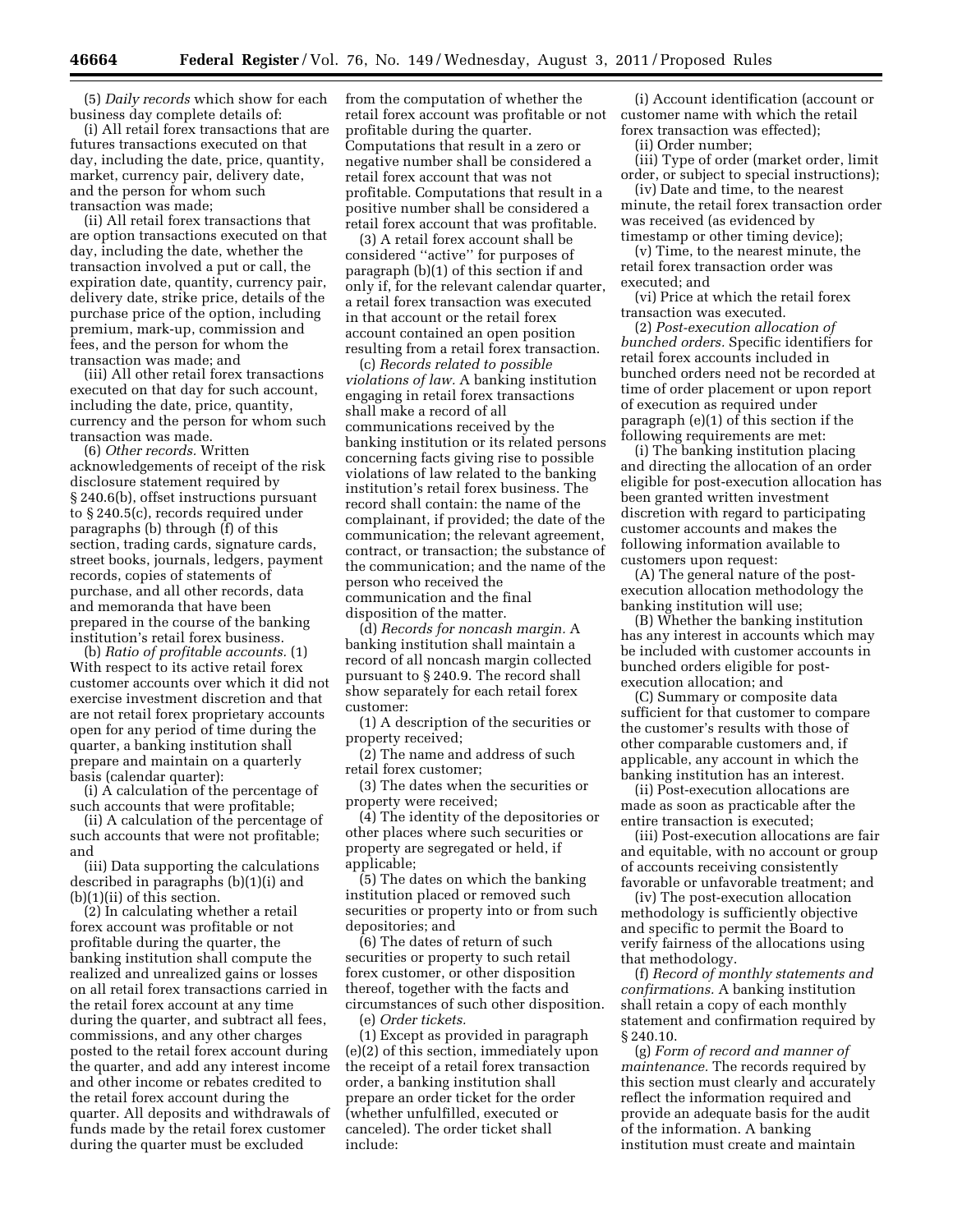audio recordings of oral orders and oral offset instructions. Record maintenance may include the use of automated or electronic records provided that the records are easily retrievable, and readily available for inspection.

(h) *Length of maintenance.* A banking institution shall keep each record required by this section for at least five years from the date the record is created.

### **§ 240.8 Capital requirements.**

(a) *Capital required for a state member bank.* A banking institution defined in section 240.2(b)(1) offering or entering into retail forex transactions must be well-capitalized as defined in section 208.43 of Regulation H (12 CFR 208.243).

(b) *Capital required for an uninsured state-licensed branch of a foreign bank.*  A banking institution defined in section 240.2(b)(2) offering or entering into retail forex transactions must be wellcapitalized under the capital rules made applicable to it pursuant to section  $225.2(r)(3)$  of Regulation Y (12 CFR  $225.2(r)(3)$ .

(c) *Capital required for financial holding companies and bank holding companies.* A banking institution defined in section 240.2(b)(3) or (4) offering or entering into retail forex transactions must be well-capitalized as defined in section 225.2(r) of Regulation Y (12 CFR Part 225.2(r)).

(d) *Capital required for an agreement corporation or Edge Act corporation.* A banking institution defined in section 240.2(b)(5) or (6) offering or entering into retail forex transactions must maintain capital in compliance with the capital adequacy guidelines that are made applicable to an Edge corporation engaged in banking pursuant to section  $211.12(c)(2)$  of Regulation K (12 CFR 211.12(c)(2)).

#### **§ 240.9 Margin requirements.**

(a) *Margin required.* A banking institution engaging, or offering to engage, in retail forex transactions must collect from each retail forex customer an amount of margin not less than:

(1) Two percent of the notional value of the retail forex transaction for major currency pairs and 5 percent of the notional value of the retail forex transaction for all other currency pairs;

(2) For short options, 2 percent for major currency pairs and 5 percent for all other currency pairs of the notional value of the retail forex transaction, plus the premium received by the retail forex customer; or

(3) For long options, the full premium charged and received by the banking institution.

(b)(1) *Form of margin.* Margin collected under paragraph (a) of this section or pledged by a retail forex customer for retail forex transactions in excess of the requirements of paragraph (a) of this section must be in the form of cash or the following financial instruments:

(i) Obligations of the United States and obligations fully guaranteed as to principal and interest by the United States;

(ii) General obligations of any State or of any political subdivision thereof;

(iii) General obligations issued or guaranteed by any enterprise, as defined in 12 U.S.C. 4502(10);

(iv) Certificates of deposit issued by an insured depository institution, as defined in section 3(c)(2) of the Federal Deposit Insurance Act (12 U.S.C. 1813(c)(2));

(v) Commercial paper;

(vi) Corporate notes or bonds;

(vii) General obligations of a sovereign nation;

(viii) Interests in money market mutual funds; and

(ix) Such other financial instruments as the Board deems appropriate.

(2) *Haircuts.* A banking institution shall establish written policies and procedures that include:

(i) Haircuts for noncash margin collected under this section; and

(ii) Annual evaluation, and, if appropriate, modification of the haircuts.

(c) *Major currencies.* (1) for the purposes of subsections (a)(1) and (a)(2),

major currency means:

(i) United States Dollar (USD)

(ii) Canadian Dollar (CAD)

(iii) Euro (EUR)

(iv) United Kingdom Pound (GBP)

(v) Japanese Yen (JPY)

(vi) Swiss Franc (CHF)

(vii) New Zealand Dollar (NZD)

(viii) Australian Dollar (AUD)

(ix) Swedish Kronor (SEK)

(x) Danish Kroner (DKK)

(xi) Norwegian Krone (NOK), and (xii) Any other currency as determined

by the Board.

(d) *Margin calls; liquidation of position.* For each retail forex customer, at least once per day, a banking institution shall:

(1) Mark the value of the retail forex customer's open retail forex positions to market;

(2) Mark the value of the margin collected under this section from the retail forex customer to market;

(3) Determine whether, based on the marks in paragraphs  $(d)(1)$  and  $(d)(2)$  of this section, the banking institution has collected margin from the retail forex

customer sufficient to satisfy the requirements of this section; and

(4) If, pursuant to paragraph (d)(3) of this section, the banking institution determines that it has not collected margin from the retail forex customer sufficient to satisfy the requirements of this section then, within a reasonable period of time, the banking institution shall either:

(i) Collect margin from the retail forex customer sufficient to satisfy the requirements of this section; or

(ii) Liquidate the retail forex customer's retail forex transactions.

#### **§ 240.10 Required reporting to customers.**

(a) *Monthly statements.* Each banking institution must promptly furnish to each retail forex customer, as of the close of the last business day of each month or as of any regular monthly date selected, except for accounts in which there are neither open positions at the end of the statement period nor any changes to the account balance since the prior statement period, but in any event not less frequently than once every three months, a statement that clearly shows:

(1) For each retail forex customer:

(i) The open retail forex transactions with prices at which acquired;

(ii) The net unrealized profits or losses in all open retail forex transactions marked to the market;

(iii) Any money, securities or other property required by § 240.9(d); and

(iv) A detailed accounting of all financial charges and credits to the retail forex customer's retail forex accounts during the monthly reporting period, including: money, securities, or property received from or disbursed to such customer; realized profits and losses; and fees, charges, and commissions.

(2) For each retail forex customer engaging in retail forex transactions that are options:

(i) All such options purchased, sold, exercised, or expired during the monthly reporting period, identified by underlying retail forex transaction or underlying currency, strike price, transaction date, and expiration date;

(ii) The open option positions carried for such customer and arising as of the end of the monthly reporting period, identified by underlying retail forex transaction or underlying currency, strike price, transaction date, and expiration date;

(iii) All such option positions marked to the market and the amount each position is in the money, if any;

(iv) Any money, securities or other property required by § 240.9(c); and

(v) A detailed accounting of all financial charges and credits to the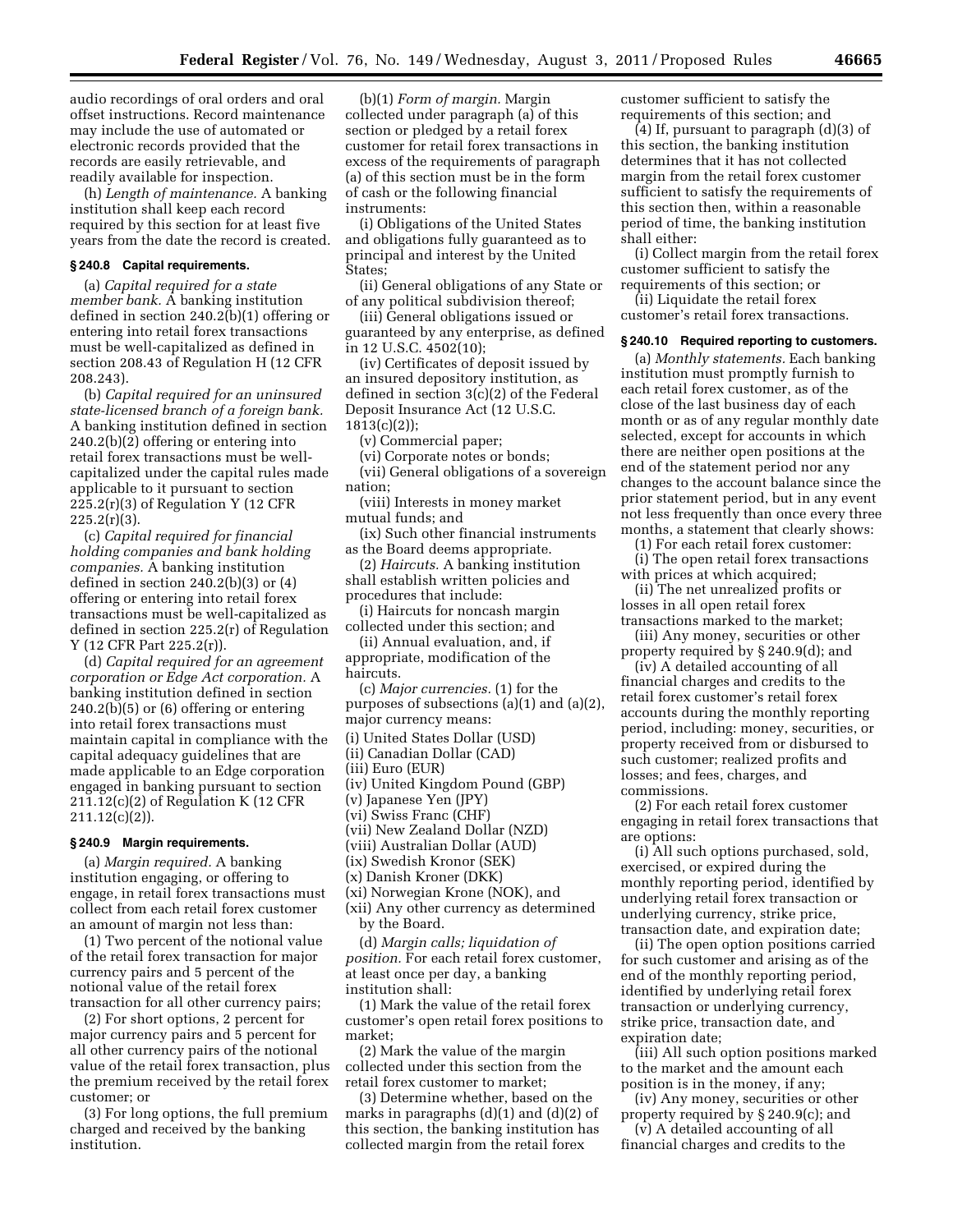retail forex customer's retail forex accounts during the monthly reporting period, including: money, securities, or property received from or disbursed to such customer; realized profits and losses; premiums and mark-ups; and fees, charges, and commissions.

(b) *Confirmation statement.* Each banking institution must, not later than the next business day after any retail forex transaction, send:

(1) To each retail forex customer, a written confirmation of each retail forex transaction caused to be executed by it for the customer, including offsetting transactions executed during the same business day and the rollover of an open retail forex transaction to the next business day;

(2) To each retail forex customer engaging in forex option transactions, a written confirmation of each forex option transaction, containing at least the following information:

(i) The retail forex customer's account identification number;

(ii) A separate listing of the actual amount of the premium, as well as each mark-up thereon, if applicable, and all other commissions, costs, fees and other charges incurred in connection with the forex option transaction;

(iii) The strike price;

(iv) The underlying retail forex transaction or underlying currency;

(v) The final exercise date of the forex option purchased or sold; and

(vi) The date the forex option transaction was executed.

(3) To each retail forex customer engaging in forex option transactions, upon the expiration or exercise of any option, a written confirmation statement thereof, which statement shall include the date of such occurrence, a description of the option involved, and, in the case of exercise, the details of the retail forex or physical currency position which resulted therefrom including, if applicable, the final trading date of the retail forex transaction underlying the option.

(c) Notwithstanding the provisions of paragraphs (b)(1) through (3) of this section, a retail forex transaction that is caused to be executed for a pooled investment vehicle that engages in retail forex transactions need be confirmed only to the operator of such pooled investment vehicle.

(d) *Controlled accounts.* With respect to any account controlled by any person other than the retail forex customer for whom such account is carried, each banking institution shall promptly furnish in writing to such other person the information required by paragraphs (a) and (b) of this section.

(e) *Introduced accounts.* Each statement provided pursuant to the provisions of this section must, if applicable, show that the account for which the banking institution was introduced by an introducing broker and the name of the introducing broker.

#### **§ 240.11 Unlawful representations.**

(a) *No implication or representation of limiting losses.* No banking institution engaged in retail foreign exchange transactions or its related persons may imply or represent that it will, with respect to any retail customer forex account, for or on behalf of any person:

(1) Guarantee such person or account against loss;

(2) Limit the loss of such person or account; or

(3) Not call for or attempt to collect margin as established for retail forex customers.

(b) *No implication of representation of engaging in prohibited acts.* No banking institution or its related persons may in any way imply or represent that it will engage in any of the acts or practices described in paragraph (a) of this section.

(c) *No Federal government endorsement.* No banking institution or its related persons may represent or imply in any manner whatsoever that any retail forex transaction or retail forex product has been sponsored, recommended, or approved by the Board, the Federal government, or any agency thereof.

(d) *Assuming or sharing of liability from bank error.* This section shall not be construed to prevent a banking institution from assuming or sharing in the losses resulting from the banking institution's error or mishandling of a retail forex transaction.

(e) *Certain guaranties unaffected.* This section shall not affect any guarantee entered into prior to the effective date of this part, but this section shall apply to any extension, modification or renewal thereof entered into after such date.

# **§ 240.12 Authorization to trade.**

(a) *Specific authorization required.* No banking institution may directly or indirectly effect a retail forex transaction for the account of any retail forex customer unless, before the transaction occurs, the retail forex customer specifically authorized the banking institution to effect the retail forex transaction.

(b) A retail forex transaction is ''specifically authorized'' for purposes of this section if the retail forex customer specifies:

(1) The precise retail forex transaction to be effected;

(2) The exact amount of the foreign currency to be purchased or sold; and

(3) In the case of an option, the identity of the foreign currency or contract that underlies the option.

# **§ 240.13 Trading and operational standards.**

(a) *Internal rules, procedures, and controls required.* A banking institution engaging in retail forex transactions shall establish and implement internal rules, procedures, and controls designed, at a minimum, to:

(1) Ensure, to the extent reasonable, that each order received from a retail forex customer that is executable at or near the price that the banking institution has quoted to the customer is entered for execution before any order in any retail forex transaction for:

(i) A proprietary account;

(ii) An account in which a related person has an interest, or any account for which such a related person may originate orders without the prior specific consent of the account owner if the related person has gained knowledge of the retail forex customer's order prior to the transmission of an order for a proprietary account;

(iii) An account in which a related person has an interest, if the related person has gained knowledge of the retail forex customer's order prior to the transmission of an order for a proprietary account; or

(iv) An account in which a related person may originate orders without the prior specific consent of the account owner, if the related person has gained knowledge of the retail forex customer's order prior to the transmission of an order for a proprietary account;

(2) Prevent banking institution related persons from placing orders, directly or indirectly, with another person in a manner designed to circumvent the provisions of paragraph (a)(1) of this section; and

(3) Fairly and objectively establish settlement prices for retail forex transactions.

(b) *Disclosure of retail forex transactions.* No banking institution engaging in retail forex transactions may disclose that an order of another person is being held by the banking institution, unless the disclosure is necessary to the effective execution of such order or the disclosure is made at the request of the Board.

(c) *Handling of retail forex accounts of related persons of retail forex counterparties.* No banking institution engaging in retail forex transactions shall knowingly handle the retail forex account of any related person of another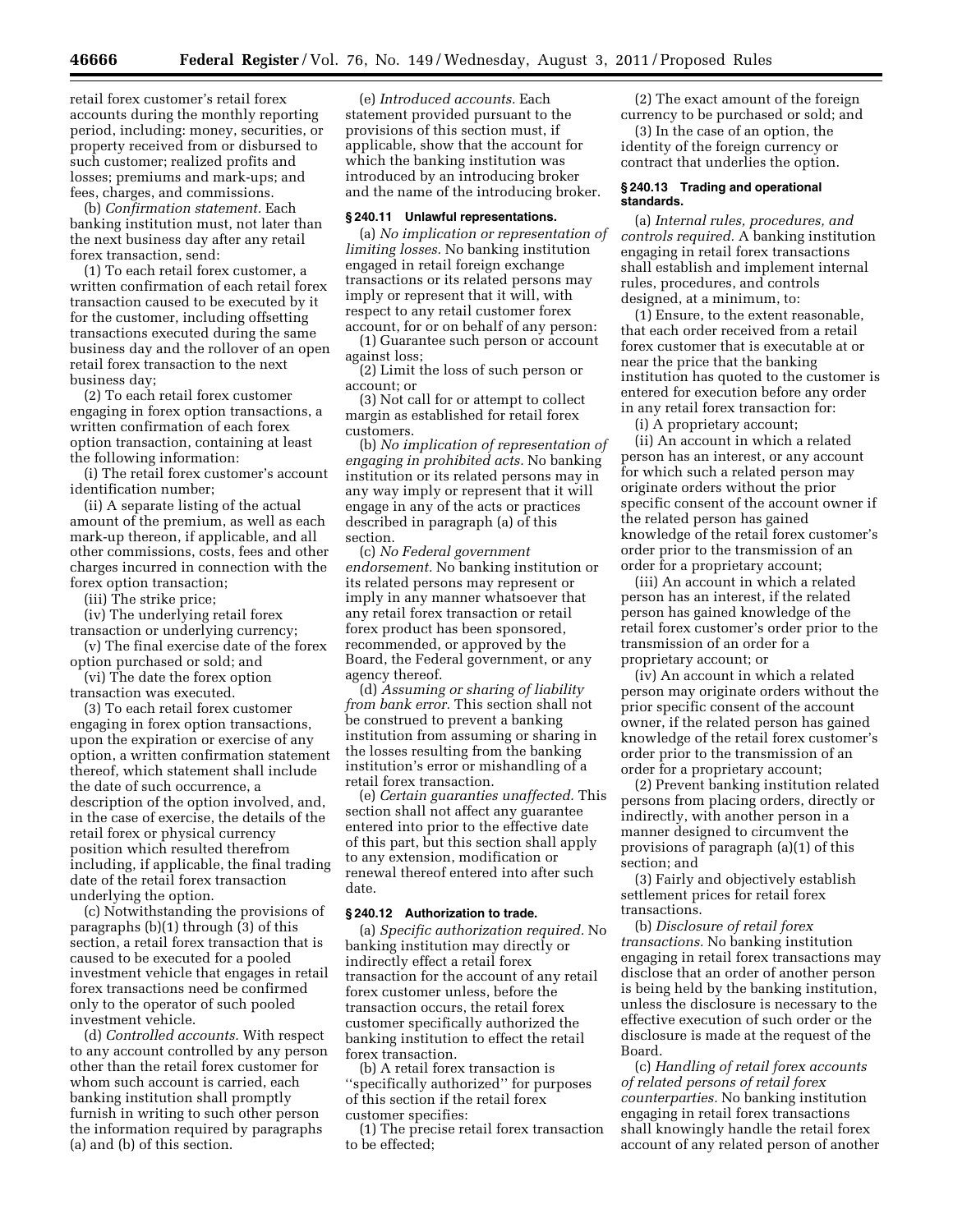retail forex counterparty unless the banking institution:

(1) Receives written authorization from a person designated by such other retail forex counterparty with responsibility for the surveillance over such account pursuant to paragraph (a)(2) of this section;

(2) Prepares immediately upon receipt of an order for the account a written record of the order, including the account identification and order number, and records thereon to the nearest minute, by time-stamp or other timing device, the date and time the order is received; and

(3) Transmits on a regular basis to the other retail forex counterparty copies of all statements for the account and of all written records prepared upon the receipt of orders for the account pursuant to paragraph (c)(2) of this section.

(d) *Related person of banking institution establishing account at another retail forex counterparty.* No related person of a banking institution working in the banking institution's retail forex business may have an account, directly or indirectly, with another retail forex counterparty unless the other retail forex counterparty:

(1) Receives written authorization to open and maintain the account from a person designated by the banking institution of which it is a related person with responsibility for the surveillance over the account pursuant to paragraph (a)(2) of this section; and

(2) Transmits on a regular basis to the banking institution copies of all statements for the account and of all written records prepared by the other retail forex counterparty upon receipt of orders for such account pursuant to paragraph (c)(2) of this section.

(e) *Prohibited trading practices.* No banking institution engaging in retail forex transactions may:

(1) Enter into a retail forex transaction, to be executed pursuant to a market or limit order at a price that is not at or near the price at which other retail forex customers, during that same time period, have executed retail forex transactions with the banking institution;

(2) Adjust or alter prices for a retail forex transaction after the transaction has been confirmed to the retail forex customer;

(3) Provide a retail forex customer a new bid price for a retail forex transaction that is higher than its previous bid without providing a new asked price that is also higher than its previous asked price by a similar amount;

(4) Provide a retail forex customer a new bid price for a retail forex transaction that is lower than its previous bid without providing a new asked price that is also lower than its previous asked price by a similar amount; or

(5) Establish a new position for a retail forex customer (except one that offsets an existing position for that retail forex customer) where the banking institution holds outstanding orders of other retail forex customers for the same currency pair at a comparable price.

### **§ 240.14 Supervision.**

(a) *Supervision by the banking institution.* A banking institution engaging in retail forex transactions shall diligently supervise the handling by its officers, employees, and agents (or persons occupying a similar status or performing a similar function) of all retail forex accounts carried, operated, or advised by the banking institution and all activities of its officers, employees, and agents (or persons occupying a similar status or performing a similar function) relating to its retail forex business.

(b) *Supervision by officers, employees, or agents.* An officer, employee, or agent of a banking institution must diligently supervise his or her subordinates' handling of all retail forex accounts at the banking institution and all the subordinates' activities relating to the banking institution's retail forex business.

### **§ 240.15 Notice of transfers.**

(a) *Prior notice generally required.*  Except as provided in paragraph (b) of this section, a banking institution must provide a retail forex customer with 30 days' prior notice of any assignment of any position or transfer of any account of the retail forex customer. The notice must include a statement that the retail forex customer is not required to accept the proposed assignment or transfer and may direct the banking institution to liquidate the positions of the retail forex customer or transfer the account to a retail forex counterparty of the retail forex customer's selection.

(b) *Exceptions.* The requirements of paragraph (a) of this section shall not apply to transfers:

(1) Requested by the retail forex customer;

(2) Made by the Federal Deposit Insurance Corporation as receiver or conservator under the Federal Deposit Insurance Act; or

(3) Otherwise authorized by applicable law.

(c) *Obligations of transferee banking institution.* A banking institution to

which retail forex accounts or positions are assigned or transferred under paragraph (a) of this section must provide to the affected retail forex customers the risk disclosure statements and forms of acknowledgment required by this part and receive the required signed acknowledgments within sixty days of such assignments or transfers. This requirement shall not apply if the banking institution has clear written evidence that the retail forex customer has received and acknowledged receipt of the required disclosure statements.

#### **§ 240.16 Customer dispute resolution.**

(a) No banking institution shall enter into any agreement or understanding with a retail forex customer in which the customer agrees, prior to the time a claim or grievance arises, to submit any claim or grievance regarding any retail forex transaction or disclosure to any settlement procedure.

(b) *Election of forum.* 

(1) Within 10 business days after the receipt of notice from the retail forex customer that the customer intends to submit a claim to arbitration, the banking institution shall provide the customer with a list of persons qualified in dispute resolution.

(2) The customer must, within 45 days after receipt of such list, notify the national bank of the person selected. The customer's failure to provide such notice shall give the banking institution the right to select a person from the list.

(c) *Enforceability.* A dispute settlement procedure may require parties using the procedure to agree, under applicable state law, submission agreement, or otherwise, to be bound by an award rendered in the procedure if the agreement to submit the claim or grievance to the procedure was made after the claim or grievance arose. Any award so rendered by the procedure will be enforceable in accordance with applicable law.

(d) *Time limits for submission of claims.* The dispute settlement procedure used by the parties may not include any unreasonably short limitation period foreclosing submission of a customer's claims or grievances or counterclaims.

(e) *Counterclaims.* A procedure for the settlement of a retail forex customer's claims or grievances against a banking institution or employee thereof may permit the submission of a counterclaim in the procedure by a person against whom a claim or grievance is brought if the counterclaim:

(1) Arises out of the transaction or occurrence that is the subject of the retail forex customer's claim or grievance; and